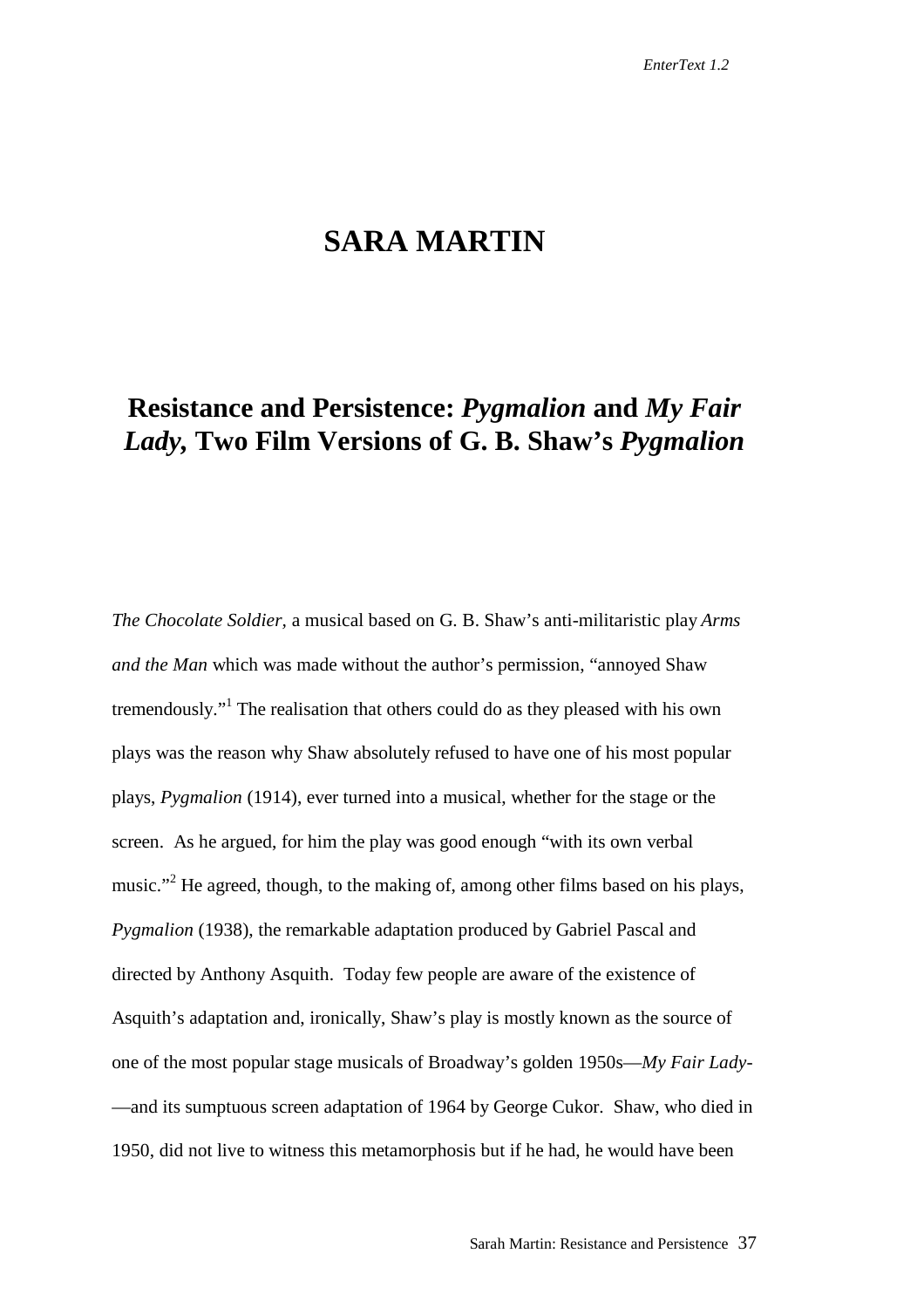doubtless mortified by the fact that his trusted producer, Gabriel Pascal, was the man who planted the seeds from which the stage musical and Cukor's film would grow.

Two main issues are addressed here through the account of how Shaw's *Pygmalion* and *My Fair Lady* are linked: first, the process by which the will of authors to protect their work is contradicted by others, and, second, the pragmatics of the screen adaptation, aspects which are in fact closely linked. As is well known, once the rights over a literary text have been secured by a producer or a studio, the author of the original source relinquishes his or her hold on the fate of the literary text on the screen. Money is expected to soothe any anxieties regarding authorship and most authors are happy enough to cash the cheque and let others work on the actual screenplay. In contrast, whenever the author is directly involved in the writing of the adaptation, caring more for faithfulness to the literary original than for financial reward, difficulties are certain to arise. In any case, once s/he is dead, as *Pygmalion*'s case suggests, adapters feel licensed to work with fewer restrains on the original source.

In the transition from Shaw's *Pygmalion* to Cukor's *My Fair Lady*, Gabriel Pascal's persistence went well beyond G. B. Shaw's resistance, if only because Pascal survived Shaw. Of course, nobody—save possibly Shaw—would regret the existence of a film such as *My Fair Lady*, but the question is that Pascal's persistence leads inevitably to a paradoxical celebration of the betrayal of the original author's will. Screen adaptations in general should perhaps be best approached as the only artistic space that allows for a creative breakdown of the otherwise sacred notion of literary authorship. Nobody can deny Shaw the authorship of the play *Pygmalion*, but nobody can deny, either, the fact that if Pascal had respected his will, Broadway and Hollywood would have missed the chance to offer the world *My Fair Lady*.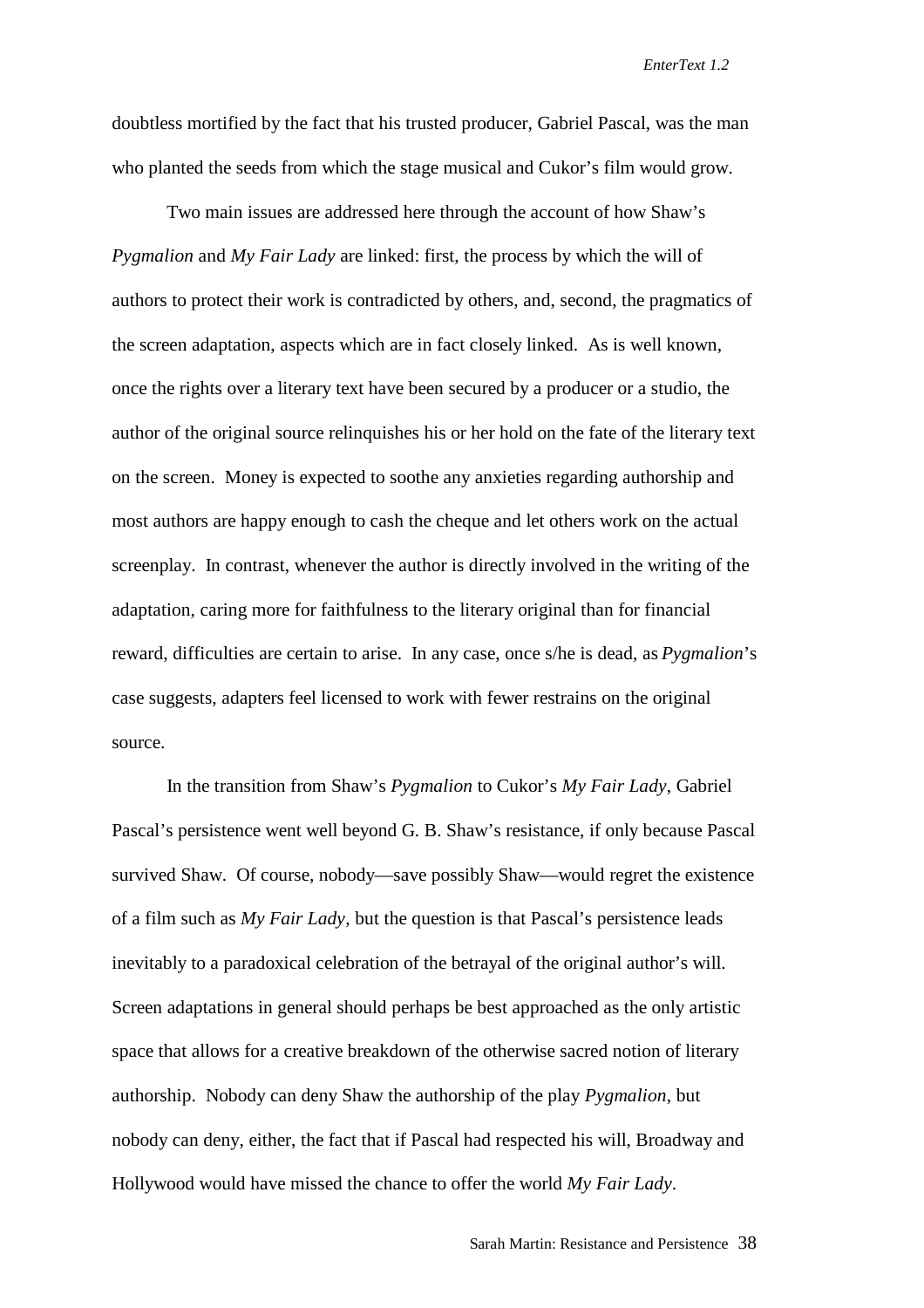## *Pygmalion*

Curiously enough, the first film adapting *Pygmalion* was a German production directed by Erich Engel in 1935; the second was Dutch (1937, directed by Ludwig Berger). The persistent Gabriel Pascal—an Hungarian émigré attached to the circle of his fellow countryman, the influential producer Alexander Korda—convinced an initially resistant Shaw to let him film *Pygmalion*, which would be his third British film, practically twenty-five years after its opening in a British theatre. Shaw, who was quite dissatisfied with the British screen versions of his plays *How he Lied to her Husband* (1931) and *Arms and the Man* (1932) in which he had been closely involved, apparently allowed Pascal to make this first English film version of *Pygmalion* because the sly Hungarian assured Shaw that his text would be respected and he would retain full control of the film's ending, a point that deeply concerned the dramatist. Shaw even accepted Pascal's offer to write himself the screenplay, "having loathed the sentimental German and Dutch film adaptations."<sup>3</sup> The credits for this screenplay went finally, however, to a team of four writers including Shaw himself: Cecil Lewis—author of the screenplays for *How he Lied to her Husband* and *Arms and the Man*—W. P. Lipscomb and Ian Dalrymple; the two latter seem to have been employed to revise the final version of the script, a quite habitual practice, without actually collaborating with Shaw. Whatever were their exact contributions, the four of them were awarded an Oscar for best screenplay adapted from other materials. Shaw rejected his, feeling that the award was an insult to the author of the original play.<sup>4</sup>

 *Pygmalion* was made at the British Pinewood studios but distributed by Hollywood's MGM. "Everywhere the film was shown," R. J. Minney notes in his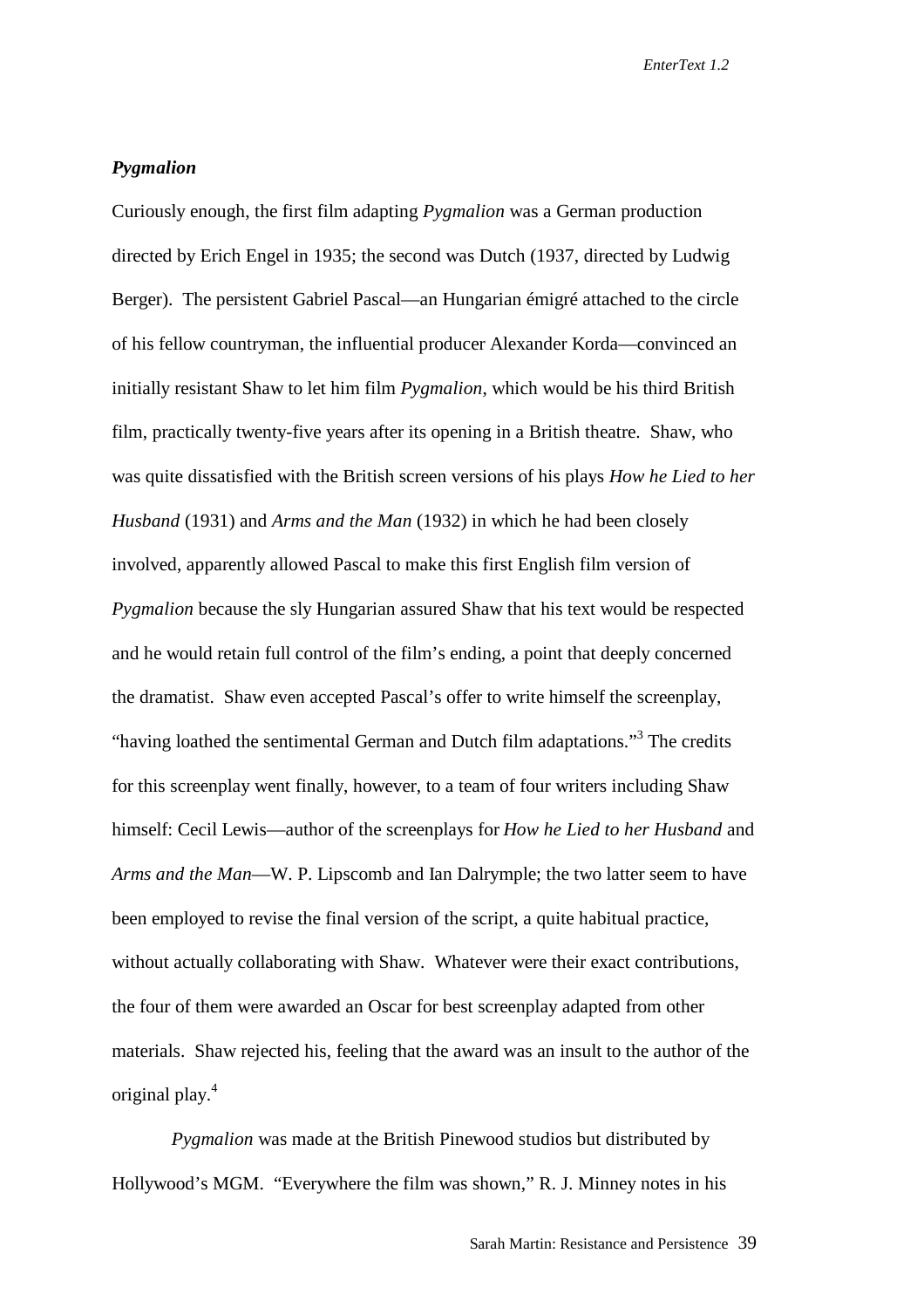biography of director Anthony Asquith, "its reception was rapturous and the box office takings were enormous."<sup>5</sup> Apart from the Oscar awarded to the screen writers, *Pygmalion* received Oscar nominations for Best Picture and for its leading actors, Leslie Howard (as Professor Higgins) and Wendy Hiller (as Eliza). Howard, himself associate-director with Asquith, would next play the role of Scarlett's beloved Ashley in *Gone with the Wind* (1939). Hiller, who gained instant fame in this her third film, would next play the major role in another Shavian adaptation, *Major Barbara* (1941), produced, written and directed by Pascal. Rex Harrison—later to play Higgins in *My Fair Lady*—played there the male leading role. Pascal would produce and direct yet another British adaptation of a play by Shaw, *Caesar and Cleopatra* (1946), scripted by the dramatist himself. In Hollywood, where he moved after the spectacular flop of this Shavian epic, which practically cost him his career, Pascal still made another film based on a play by Shaw: *Androcles and the Lion* (1952), his last film and homage to the then recently deceased playwright.

Shaw threw himself with relish into the task of writing for the film *Pygmalion*. Pascal and Asquith even persuaded him to write additional scenes, including the embassy reception scene which, despite being central to the story, did not feature in the original play.<sup>6</sup> Shaw's screen version of the play—not exactly *the* film screenplay, but his own hybrid stage and screen text—was published by Constable in 1941 and was followed the same year by a new edition of the play, the first edited in a separate volume.<sup>7</sup> This edition of *Pygmalion*, which is the basis of the popular Penguin edition (1988, supervised by Dan H. Laurence), actually includes all the new sequences Shaw wrote for the film script. These are: for Act I, Eliza's taking a taxi to her shabby lodgings and her daydreaming in the place itself; for Act II, Mrs. Pearce's bathing a screaming Eliza for the benefit of her new teacher, and one of Higgins's lessons; for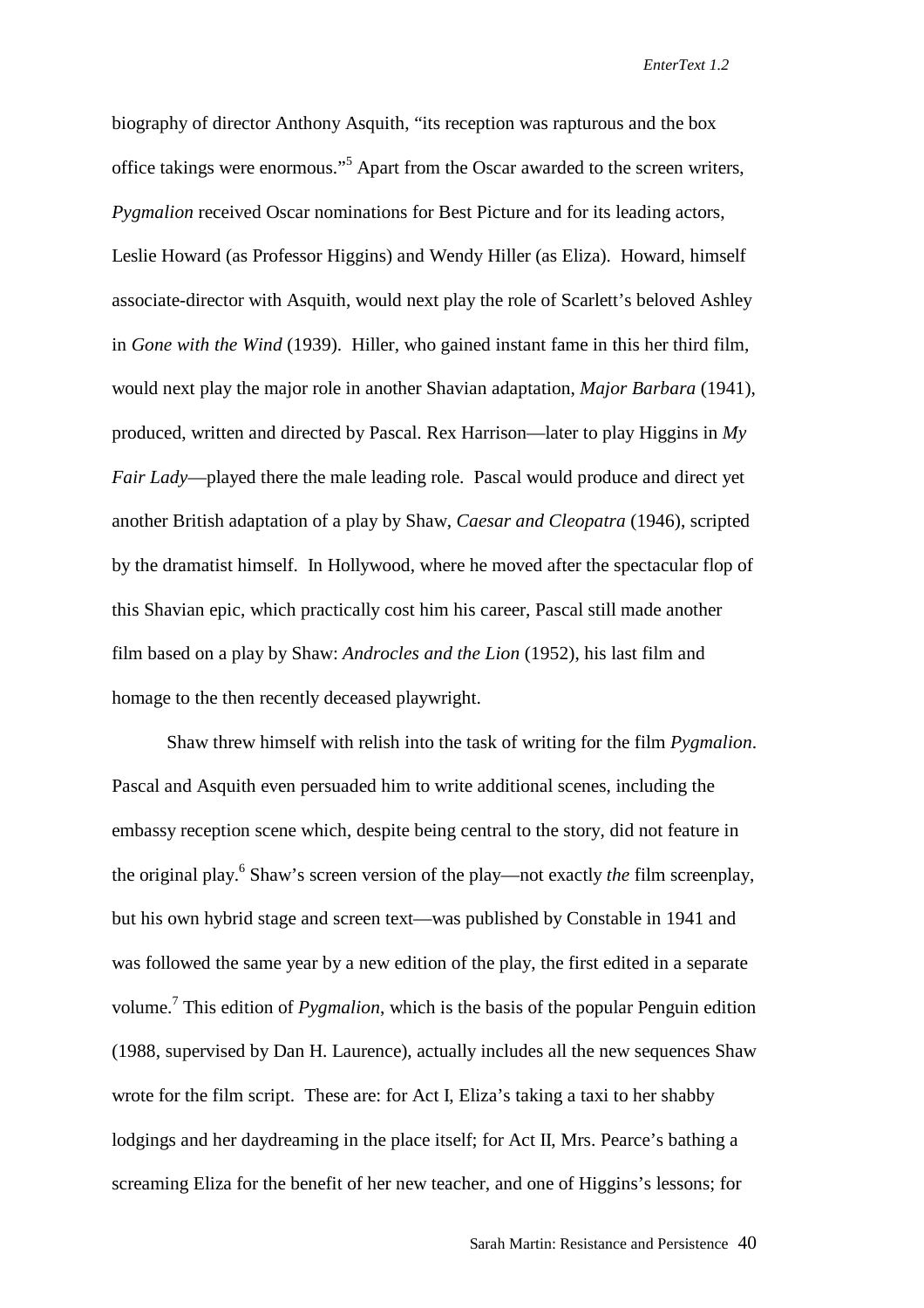Act III, the embassy reception, and for Act IV Eliza's flight from Higgins to spend a chaste night with Freddy, a strangely frustrated elopement.

Shaw's 'Note for Technicians,' reproduced by the Penguin edition, warns that "a complete representation of the play as printed for the first time in this edition is technically possible only on the cinema screen or on stages furnished with exceptionally elaborate machinery," though this is not necessarily true.<sup>8</sup> He recommends, simply, to suppress the extra scenes in less elaborate stage productions, seemingly disregarding a non-realistic staging of the play. In any case, it is important to note that the play offered to readers today is not, therefore, the play as Shaw originally wrote it, nor as it was printed in 1916, but a fusion of stage play and screen play.<sup>9</sup> Since the 1941 edition only incorporates Shaw's new scenes, and not those of his collaborators, it is safe to deduce that his work for the film helped him discover new angles on his play that he thought worth keeping in further editions and, of course, future stage productions.

Despite Pascal's promises, Shaw had actually little control over the film's plot and cast. He seems not to have objected to the leading lady but he profoundly disliked Leslie Howard's performance as Higgins—Shaw's choice was Charles Laughton—on the grounds that the suave Howard "could *never* have bent Eliza to his will", somewhat forgetting that Higgins does not exactly tame Eliza in the play.<sup>10</sup> Hiller plays the role of Eliza admirably and is quite credible in her transition from flower girl to lady, unlike the always aristocratic Audrey Hepburn of *My Fair Lady*. Throughout the film, Hiller looks, however, too intelligent not to see the consequences of her accepting Higgins's foolish experiment, and, clearly, far more mature than him. Howard's charming Higgins stresses the character's boyishness and his incorrigible manners, something which makes him far more sympathetic than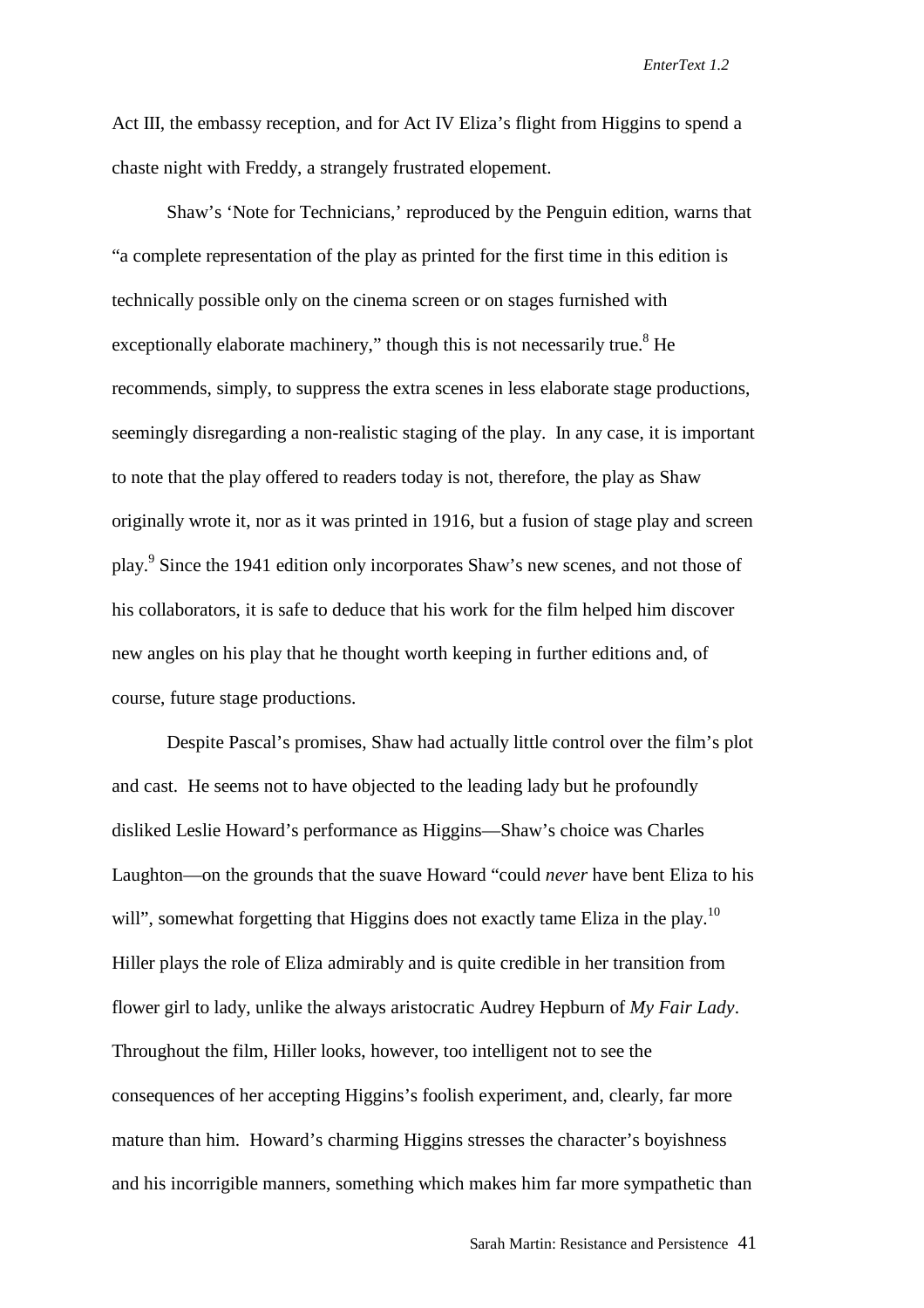Rex Harrison's Professor in Cukor's film but also less formidable. Shaw resented the tenderness Howard added to the role, finding his characterisation excessively romantic. As shooting was in progress, a desperate Shaw wrote to Pascal: "It's amazing how hopelessly wrong Leslie is. However, the public will like him, and probably want him to marry Eliza, which is just what I don't want."11 Fearing Shaw's reaction, Pascal did not tell him that the chosen ending pointed in that direction. Two days before the release a puzzled Shaw saw in a press pass how, soon after leaving Mrs. Higgins's house with Freddy, Eliza returned home to Higgins.<sup>12</sup> Far from welcoming her with loving arms, she is received by his tart "Where the devil are my slippers?" Not quite a romantic ending, but clearly a long way away from Shaw's intended open end.

*Pygmalion,* the film, should be read, therefore, as a critical version of Shaw's play. Despite Shaw's close involvement, the film is an interpretation, rather than a faithful copy, and this is due to Pascal's, Asquith's and Howard's interventions, not to mention those of the other three writers. The film does follow to a great extent Shaw's play, with little variations on Shaw's original dialogue, but, inevitably, it is just one of many possible versions of the play, never *the* play, as Shaw surely would have wished.

Perhaps the aspect that is more questionable in this otherwise fine reading, is the displacement of the time location of Eliza's metamorphosis from the original 1910s to the 1930s when the film was made. The costumes by Professor (sic) L. Czettel clearly indicate the time lapse, yet the script ignores the implications that the chronological displacement should have had in Eliza's story. Pre-World War I working-class women like her had a far more limited horizon than their 1930s counterparts, who had massively entered the work force replacing the men fighting in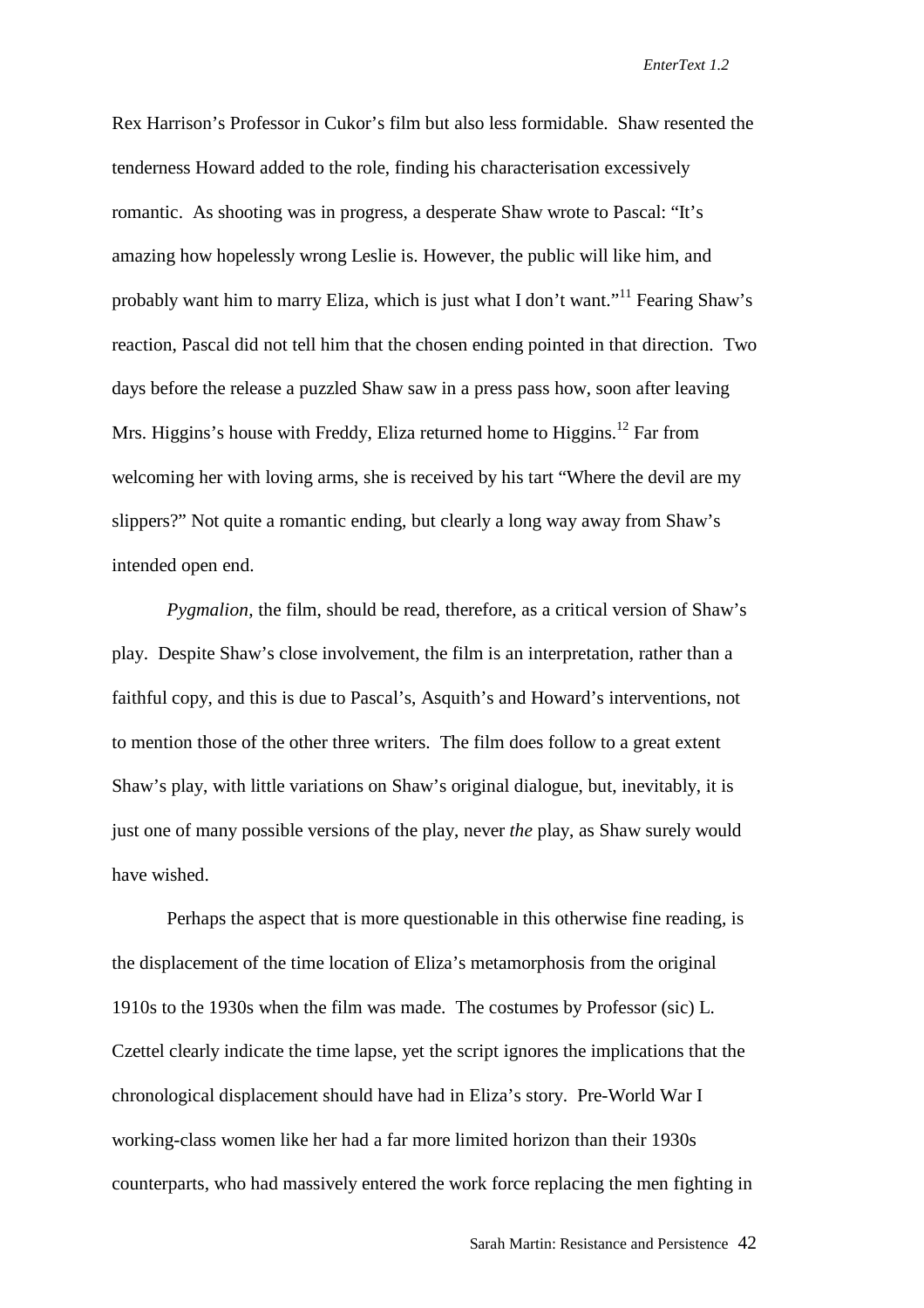the trenches, had abandoned traditional occupations such as domestic service for the higher wages of factory work, and had also gained the vote. In the 1930s—a decade of manifest political agitation—Eliza's social naiveté would and should have been replaced by a better defined outlook on the issue of women's employment. Yet, the film eschews the matter of how to employ the new Eliza by implicitly marrying her off to Higgins, as suggested by the slippers scene.

The film manifests, in any case, a deeper understanding of Eliza's outward transformation than the play. The scene in her dingy lodgings shows her looking at her face in the mirror, gazing dreamily away as if wishing to see something better than her poorly-looking self. This scene is mirrored, if the pun is allowed, by the bath scene at Higgins's in which Eliza is terrorised by the large mirror threatening to reflect her so-far unknown naked body. When Eliza takes the first lesson, after this symbolic cleansing of her working-class impurities, she has also started wearing make-up, a clear sign of her taking on a new identity. The second sequence showing her training, right before the embassy ball, has her learning from both Higgins and her other benefactor Colonel Pickering how to use her body for polite intercourse. She is taught to curtsey and dance and during the breaks she avidly teaches herself etiquette from a book. But the clearest image of how Higgins's teaching affects her body as much as her mind is the shot of Eliza surrounded by, in her teacher's words, the parasites—dressmakers, hairdressers, beauticians—who prepare her for triumph at the ball following the directions of a highly amused Higgins.

Shaw's 'neglecting' to write the ball scene for the play—how else can Eliza's triumph be made fully visible?—may be an indication of his own realisation that Higgins's teaching is just one ingredient in Eliza/Cinderella's success. Hiller's majestic appearance at the embassy, her greatly improved looks, and the fact that her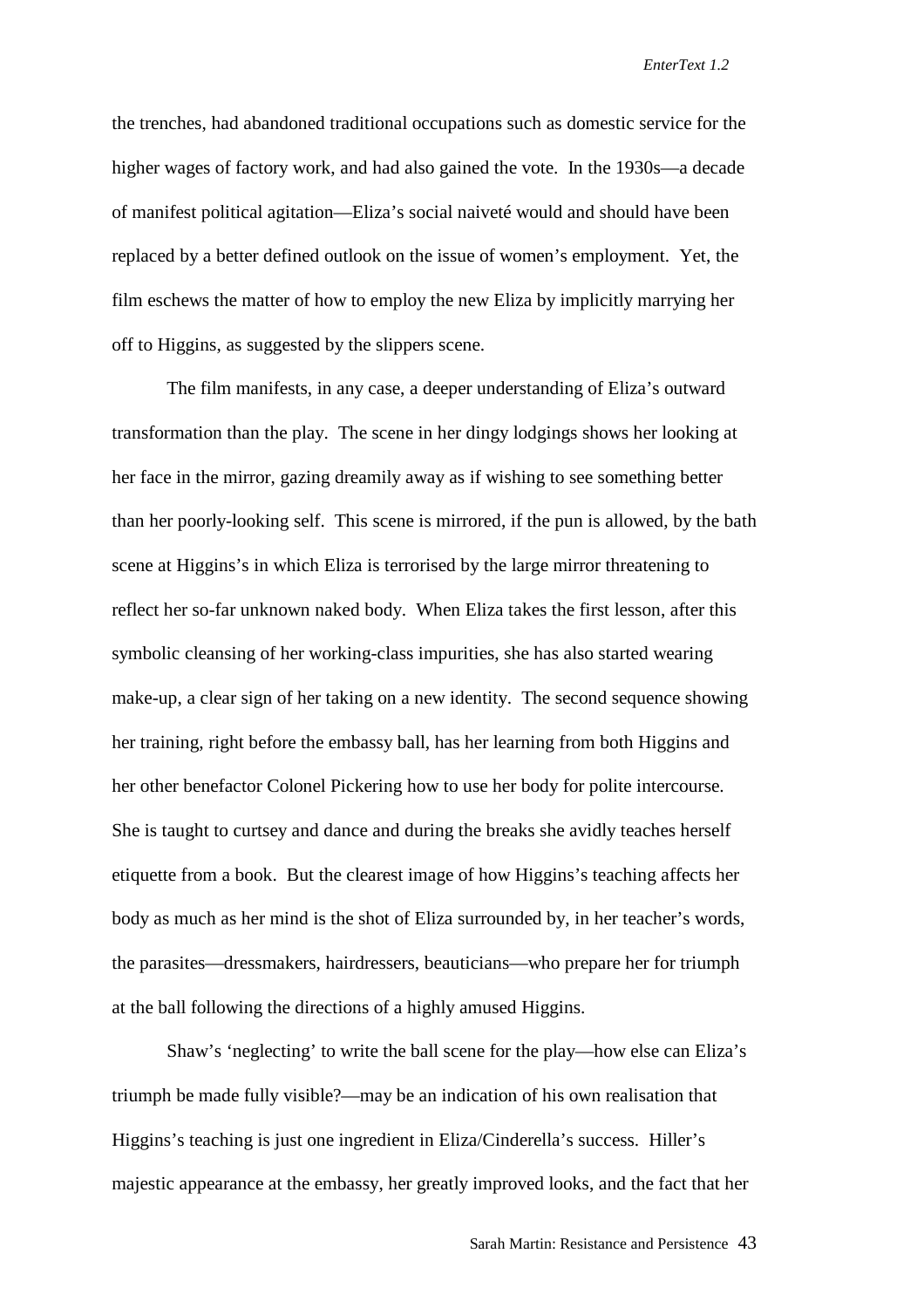words are hardly heard at all, suggest that her extraordinary new physical appearance, which both discovers her natural beauty and covers it with a mantle of artifice, is at the core of her metamorphosis, not just phonetics. Yet, language must still play an important role. In the modified play Eliza thinks that she has lost the bet because a lady tells her that she speaks like Queen Victoria, but the point in either play or film is that Higgins partly loses the bet he entered with Col. Pickering—a partial failure the full meaning of which he never even considers. As it happens, Higgins bets he can teach Eliza to pass herself off as an English duchess in six months but ironically he only succeeds in convincing the upper classes gathered at the embassy that Eliza is a *foreign* aristocrat.

Higgins's star pupil, the Hungarian Karpathy, declares that Eliza must be a Hungarian princess of royal blood, since only foreigners speak such perfect English. The joke is intended to stress Karpathy's gullibility but may also point at Pascal, since he shared Karpathy's nationality, and the scene, it must be remembered, was written for the film. Karpathy's conclusion heavily undermines Shaw's own message against the social discrimination that English working-class people suffer on linguistic grounds. His remark indirectly questions Higgins's ability as a teacher of phonetics, for, far from succeeding in raising Eliza socially, Higgins turns her into an outsider in her own country. The remark also deconstructs Shaw's social message, since he wilfully allows Higgins to give Eliza a kind of tuition that is completely useless for her goals, namely, employment as a shop assistant in a respectable flower shop.

Shaw himself could not come up with a solid ending for the play which could make the best of Eliza's newly acquired social graces. He abhorred the happy ending most performers and audiences favoured—the suggestion that Eliza and Higgins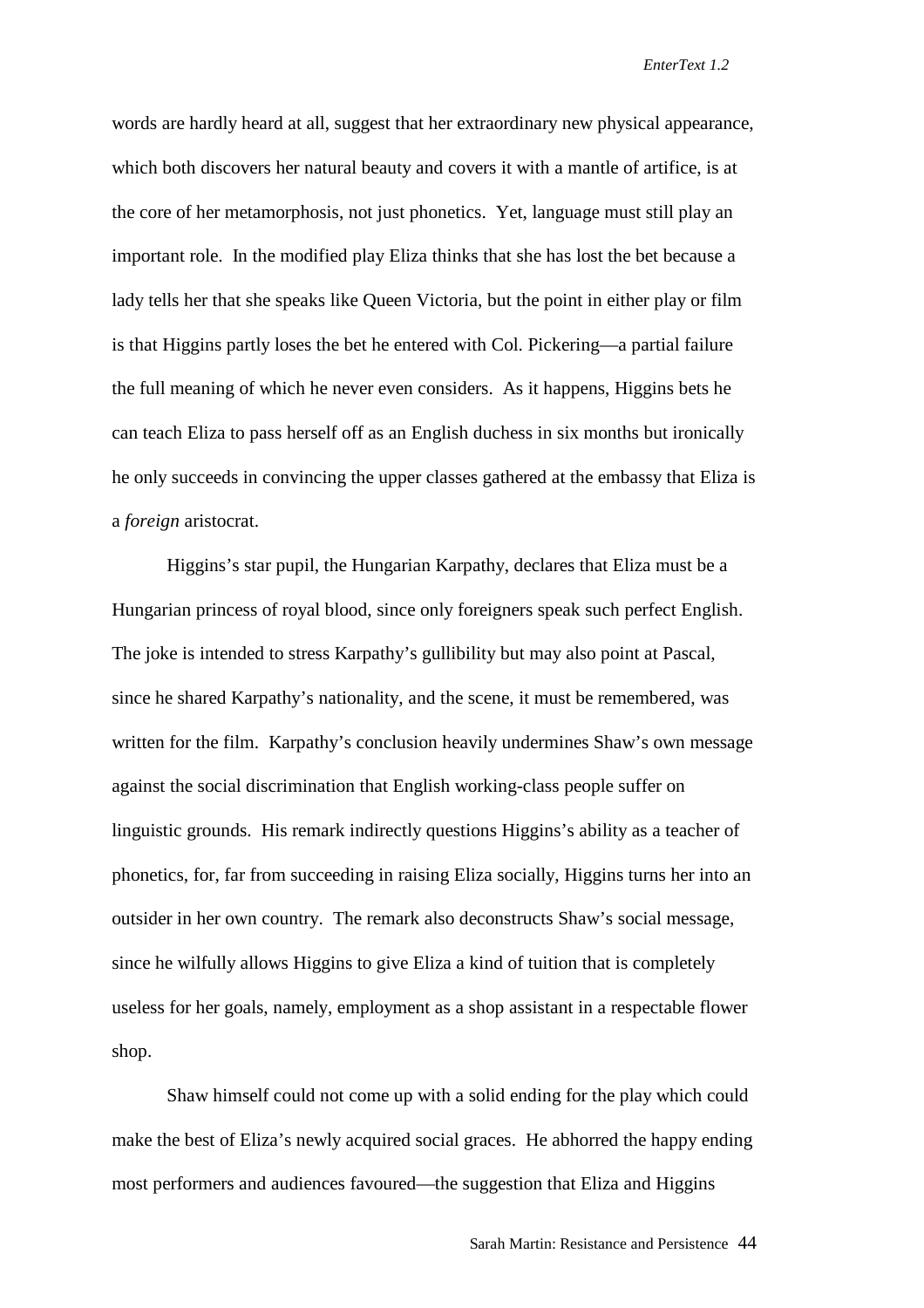would eventually marry—but could not find a suitable alternative ending. In the 'Epilogue' that he added in the 1916 edition of *Pygmalion*, which is a sort of report on Eliza's imagined future rather than a new scene, he supposed that Eliza finally marries her penniless but pretty suitor Freddy (as his preferred ending supposed) and that together they run a flower and vegetable shop financed by Pickering, as they enjoy Higgins's long-lasting friendship. Shaw's adapters disregarded this rather implausible ending and chose for the film the obvious romantic option, also favoured by the very title of the play. This, as is well known, refers to the myth of the Greek king who fell in love with a statue he had himself made and who was granted by Aphrodite his wish that the statue became his flesh and blood wife.

In the film, the final scene with Higgins's peremptorily demanding his slippers as Eliza smiles clearly shows that Pygmalion has once more succeeded in turning his work of art into the perfect wife, though in this case she'll be an upper middle-class rather than a royal consort. Whether their marriage will turn out to be a failure or a success is mere speculation, but it is hard to see what else she could do unless, that is, she opened her own school to teach working-class women like her to catch a wealthy husband. From a contemporary, feminist point of view, this is as disappointing as Shaw's solution (why would Freddy be necessary in Eliza's life?), since only marriage gives Eliza access to a higher social status. Still, given the evident attraction between Higgins and Eliza—an attraction Shaw stubbornly denied—the happy ending makes complete sense. As Nicholas Greene observes, "the final unresolved conflict between the two is the right ending for the play because it is the ultimate expression of the inalienable individuality of each."13 Happy, thus, does not mean sugary, for love needn't soften the strong personalities of Higgins and Eliza. The film's happy ending announces the beginning of yet another battle in the war of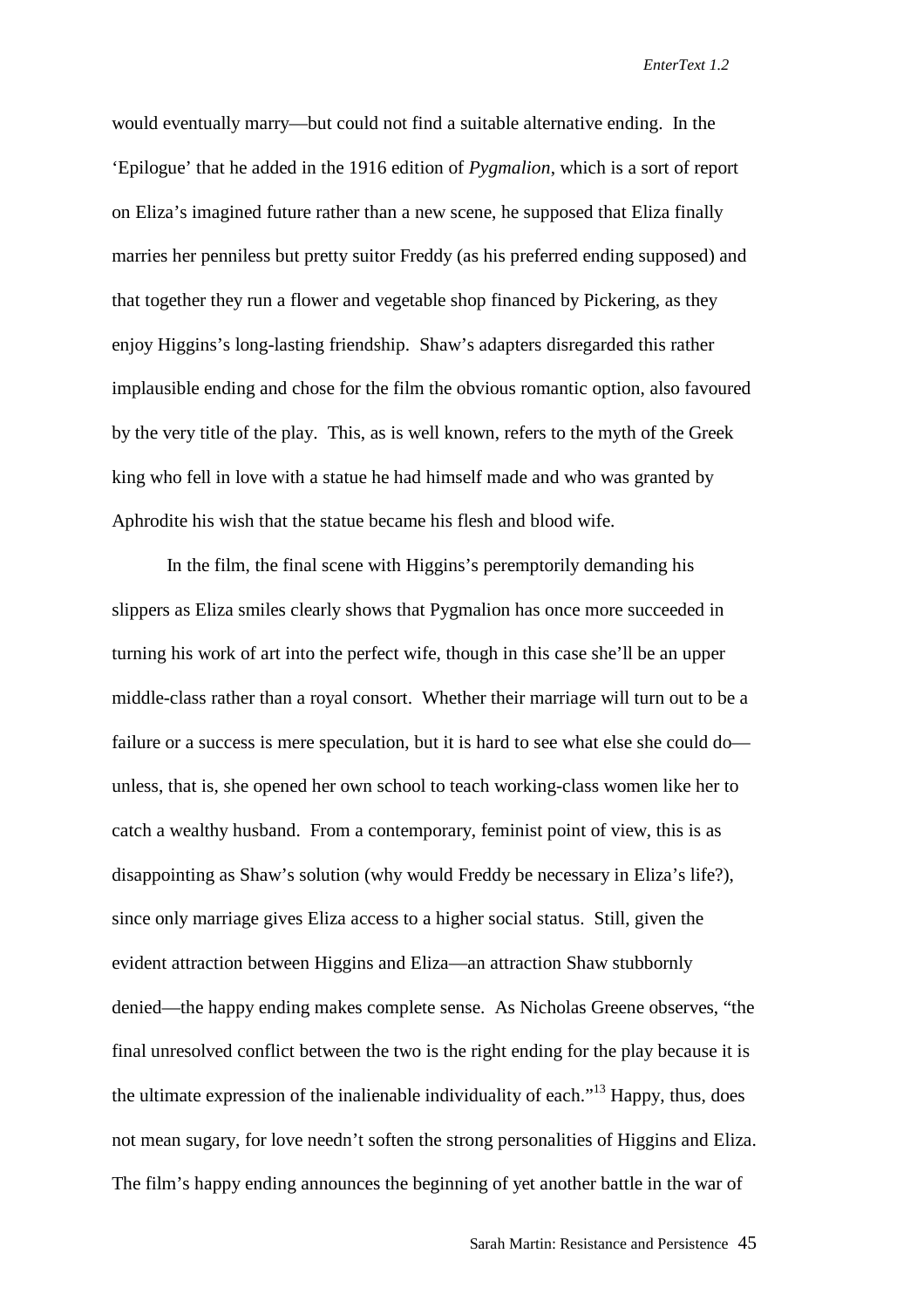the sexes rather than the end of the war, though the faces of Howard's immature Higgins and Hiller's serene Eliza also announce that she will eventually impose peace on her terms.

### *My Fair Lady*

A play with music is, technically, a melodrama. It might well be that what concerned Shaw so much as regards the possible adaptation of *Pygmalion* as a stage musical was the imposing shadow of the popular  $19<sup>th</sup>$  century melodrama, from which Hollywood musicals actually descend, via the music-hall and other popular forms of theatre. Shaw emerged as a critic and playwright in the 1890s defending the idea that naturalism and Ibsen's work should be the paths to follow in the construction of a new serious literary theatre. This would move far beyond the restrictive models offered by the popular melodrama and the late  $19<sup>th</sup>$  century society play, and would address a selected, educated audience, which would be the foundation for a complete upheaval of British theatrical life.

Shaw, however, did not fulfil his own Ibsenian ideal. In fact, his 'problem plays,' as he called them, are far more indebted to the more naturalistic, sociallyoriented aspects of the kings of melodrama, Dion Boucicault—an Irish fellow countryman—and Tom Taylor than to Ibsen. Shaw presented himself as an avantgarde playwright in perpetual war with the censor because of the social issues he dealt with, but he had a popular—or populist—vein that Ibsen and the other main naturalists lacked and that he had clearly learned from the  $19<sup>th</sup>$  century popular English stage. As it happens, from the 1920s onwards Shaw's plays tended to be as popular in terms of attracting large audiences as the far more conformist West End society plays of other contemporary authors. And as popular plays, they may have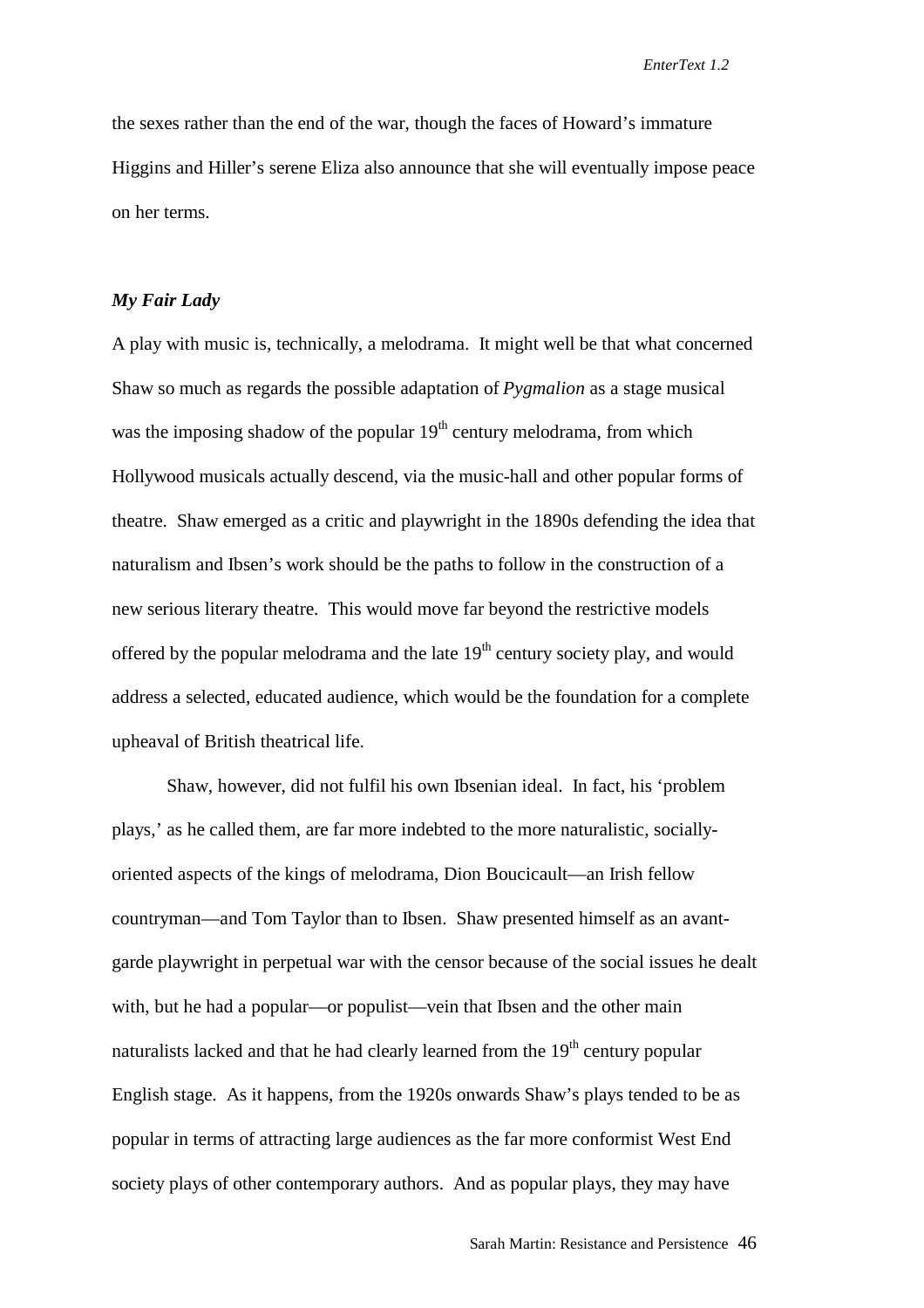become associated in the mind of Gabriel Pascal with other popular genres both on the stage and on the screen. It must be remembered that *Pygmalion*, the film, was distributed by MGM, a studio that would make a series of successful musicals in the 1940s and 1950s. The 1930s, when *Pygmalion* was made, were also the heyday of Warner Studio's early musicals, and this was the same company that would eventually film *My Fair Lady*. Pascal probably thought that *Pygmalion* would double the benefits it had already brought in by being recycled as a stage and screen musical, a genre to which its romantic story was close enough. It might be argued that the story of *Pygmalion*, the play, and its film adaptations is, thus, the story of how Shaw failed to escape the shadow of popular theatre and of how the melodrama (and I mean here the play with songs and not the lachrymose film genre) eventually conquered the film screen through the genre of the musical.

Helped by the rather lax attitude of Shaw's heirs regarding his artistic will, Pascal set in motion his long-cherished dream of transforming *Pygmalion* into a stage and screen musical. Failure and success in Pascal's career had become inextricably linked to Shaw's plays and he may have thought that a new *Pygmalion* would lead him to a second, more lasting success in Hollywood. Shortly after Shaw's death and already at work on the Hollywood production of *Androcles and the Lion*, Pascal met Alan Jay Lerner, who was working then on the film adaptation of his popular Broadway musical *Brigadoon*. He took the chance to ask Lerner to take up Shaw's *Pygmalion* but Lerner declined and suggested instead that Pascal approach Richard Rodgers and Oscar Hammerstein.<sup>14</sup> He duly contacted them, but the team soon abandoned the project adducing that Shaw's play could not be transformed at all into a stage musical. The tenacious Pascal insisted again and finally convinced Lerner and his collaborator, composer Fredrick Loewe, to accept the challenge. They,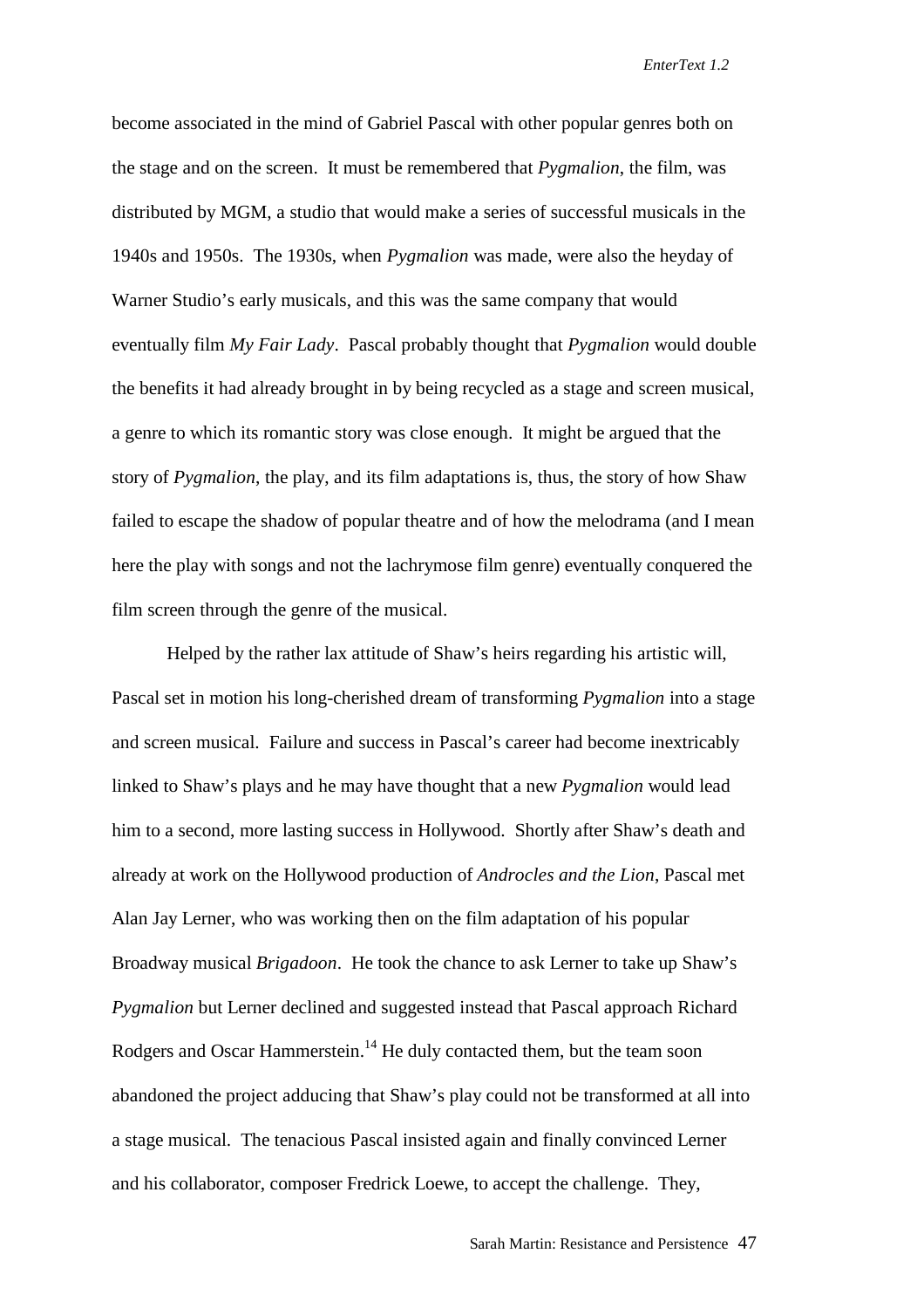however, also gave up on the adaptation after six months, pleading that Shaw's comedy was too intellectual for a musical. Pascal died in 1954 without seeing his efforts come to term, but the seed of *My Fair Lady* had been already planted.

Right after Pascal's death, Lerner and Loewe decided to try again, either out of a sense of guilt at having failed Pascal, or feeling a renewed interest in the challenge posed by Shaw's text. Lerner, a cultured American, and Loewe, a no less cultured Berliner, created together a charming Broadway musical that was also "an exceptionally literate show."<sup>15</sup> The show opened in New York, at the Mark Tellinger Theatre, in 1956 to raving reviews. Exceptionally for a Broadway production of that time, the cast included three leading British actors: Rex Harrison as Higgins, newcomer Julie Andrews as Eliza (this was her second Broadway play) and Stanley Holloway as Alfred Doolittle.<sup>16</sup> The show had a run of six and a half years—2,717 performances—closing in 1962. In his autobiography Rex Harrison reminisces how the cast felt that they were "taking part in something out of the ordinary, and that it might be the only time in our lives that we would be connected with anything quite like it $117$ 

Among those to attend the glorious opening night was studio mogul Jack Warner.<sup>18</sup> Fascinated by the show, he persuaded Lerner to adapt it for the screen, leaving aside stage director Moss Hart, whose work, despite being the basis of much seen in the film, was not finally credited. Warner bought the rights from CBS, which had—exceptionally for this type of show—financed the Broadway production and marketed the popular records. Warner paid \$5 million, an amazing investment at the time, especially as the rights would reverts to CBS in seven years' time. Even though initially Warner wanted Vincente Minelli to direct the film, he finally hired George Cukor. Minelli was discarded for asking a percentage of the film's box office,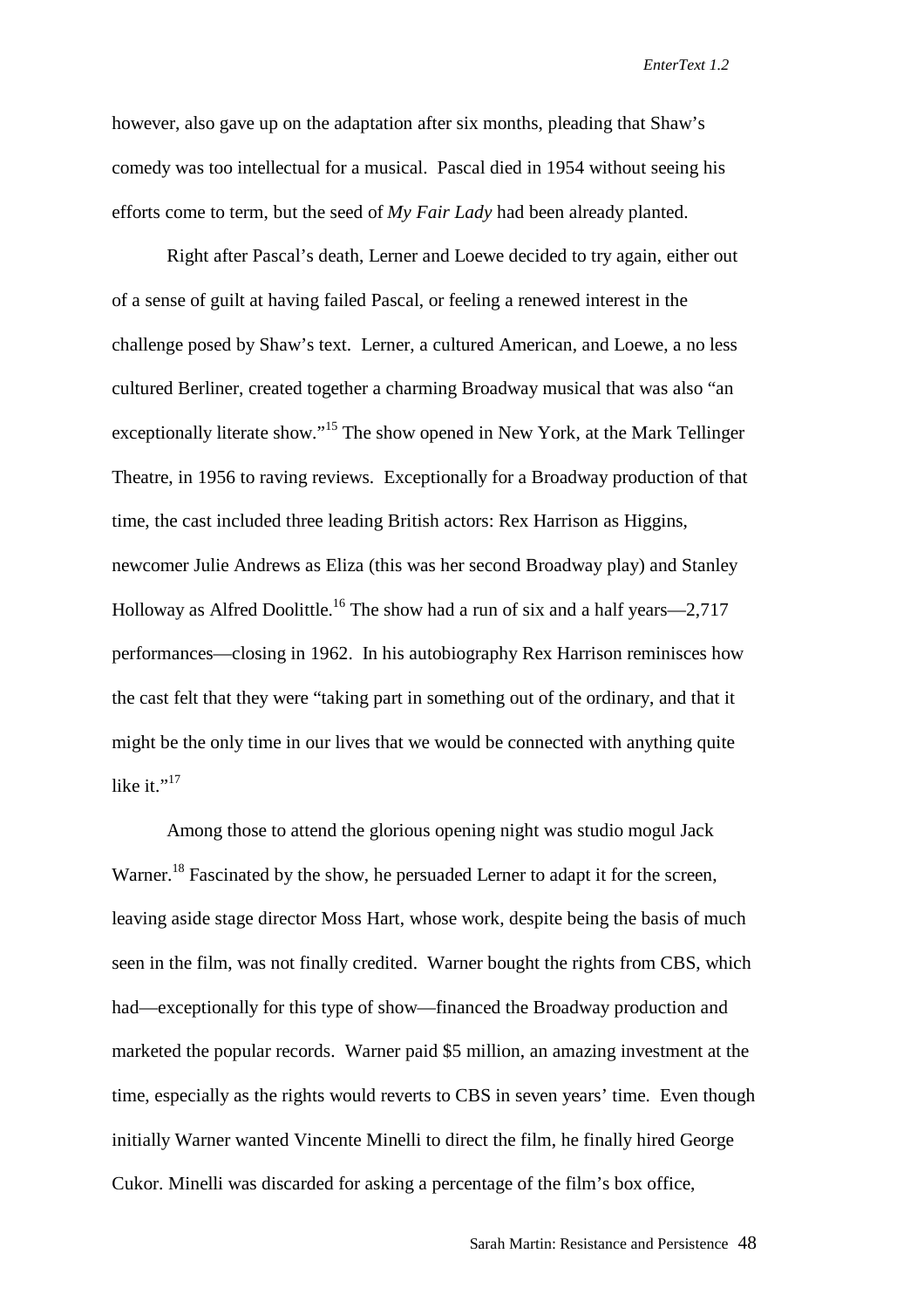whereas Jerome Robbins, choreographer of *West Side Story* and Warner's second choice, just rejected the offer.<sup>19</sup> Warner's 'intelligent choice,' as the not too modest Cukor assured him, led the director to win his first Oscar.

According to Patrick McGilligan, "it was Warner who engineered the casting," including the controversial decision to cast Audrey Hepburn instead of Julie Andrews as Eliza.<sup>20</sup> This move, justified on the grounds that Andrews hadn't made any films yet, while Hepburn had indisputable box-office value, caused Lerner to withdraw from the project. Paradoxically, it helped rather than sank Andrews's career: while Hepburn's excellent performance as Eliza was slighted by the Academy, Andrews won the same year an Oscar as Best Actress for her role in Disney's *Mary Poppins*. With fine English irony, in her acceptance speech Andrews thanked Jack Warner for having made her triumph possible. As regards the male lead actor, Warner wanted Cary Grant for the role of Higgins, whereas Peter O'Toole was the choice favoured by Lerner and Cukor. The role went finally to Rex Harrison when Grant, ridiculing Warner's choice, sent him a letter claiming he would not even see the film unless Harrison was cast. $^{21}$ 

Despite the stage expertise he brought to the role of Higgins, Harrison was hired for only \$200,000, whereas Audrey Hepburn was paid \$1million. This is, in itself, a curious reversal of the roles in the play, since the female star commanded a far higher salary than the male star, something unusual then and now. The reason why Hepburn's choice was problematic was her singing voice, or rather, her lack of one. She took singing lessons and, as can be seen in the documentary accompanying the DVD version of *My Fair Lady*, she managed to sing reasonably well, though, clearly, not up to the standard the film required. Warner decided to have her voice dubbed by Marnie Nixon, who had been the singing voice of Deborah Kerr in *The*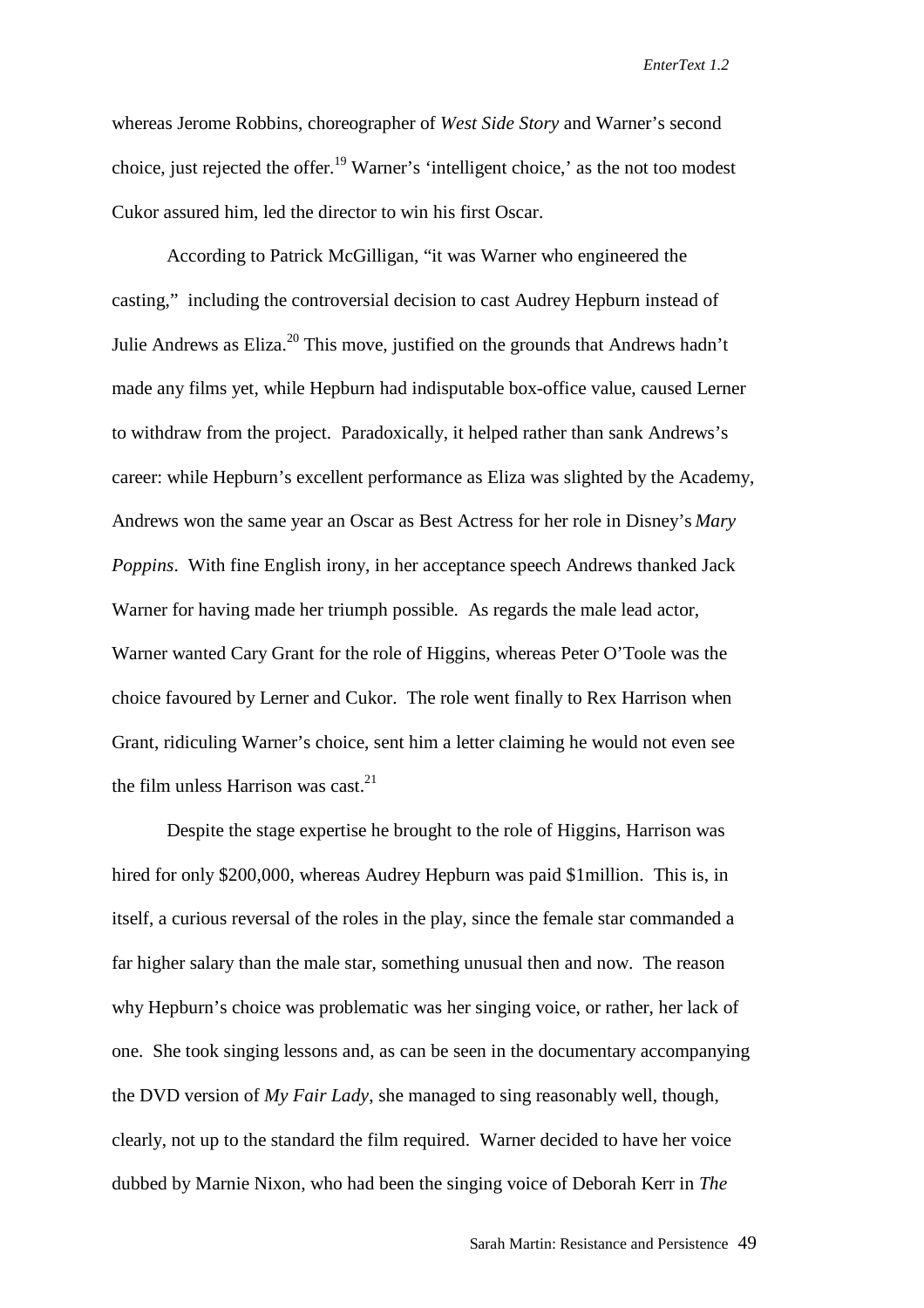*King and I* (1956) and Nathalie Wood in *West Side Story* (1961) and *Gypsy* (1962).<sup>22</sup> This decision was devastating to Hepburn, who seems to have missed the Oscar nomination on this account. $^{23}$ 

What comes as a surprise when watching Asquith and Howard's *Pygmalion* and Cukor's *My Fair Lady* is how similar they are. Entire sections of dialogue are identical, the basic lines of production design remain the same from one film to the other. The explanation for this is twofold. On the one hand, Lerner and Loewe used Shaw's screenplay—the text published in 1941—as the basis for their Broadway musical. "We," George Cukor recalls, "used even more of Shaw's screenplay than the stage version did."<sup>24</sup> On the other hand, the Shaw estate insisted on the musical adhering as much as possible to the original play, which is curious enough considering they had no objection at all to the production of the stage musical itself, something that Shaw would have profoundly disliked. Since the text could not be excessively tampered with, the songs act as a running commentary on the events as Shaw envisioned them. Cukor, a man who had a low opinion of musicals, agreed to direct this one precisely because for him *My Fair Lady* was "a play with music" and not a typical musical. $^{25}$ 

The conditions imposed by the Shaw estate as regards the integrity of his work and the difficult relationship between MGM and designer Cecil Beaton made the high budget of \$17million for *My Fair Lady* and Cukor's direction shine less than expected.<sup>26</sup> Still today, this musical looks imposing on the screen, but it is hard not to notice its "impersonal, oddly perfunctory quality, as if Cukor, stuck with Lerner's rigidly adherent adaptation and all the production difficulties, simply shrugged it off."27 Nonetheless, *My Fair Lady* reaped eight Oscars for Best Picture, Best Director, Best Actor (Rex Harrison), Best Art Direction (Cecil Beaton, Gene Allen,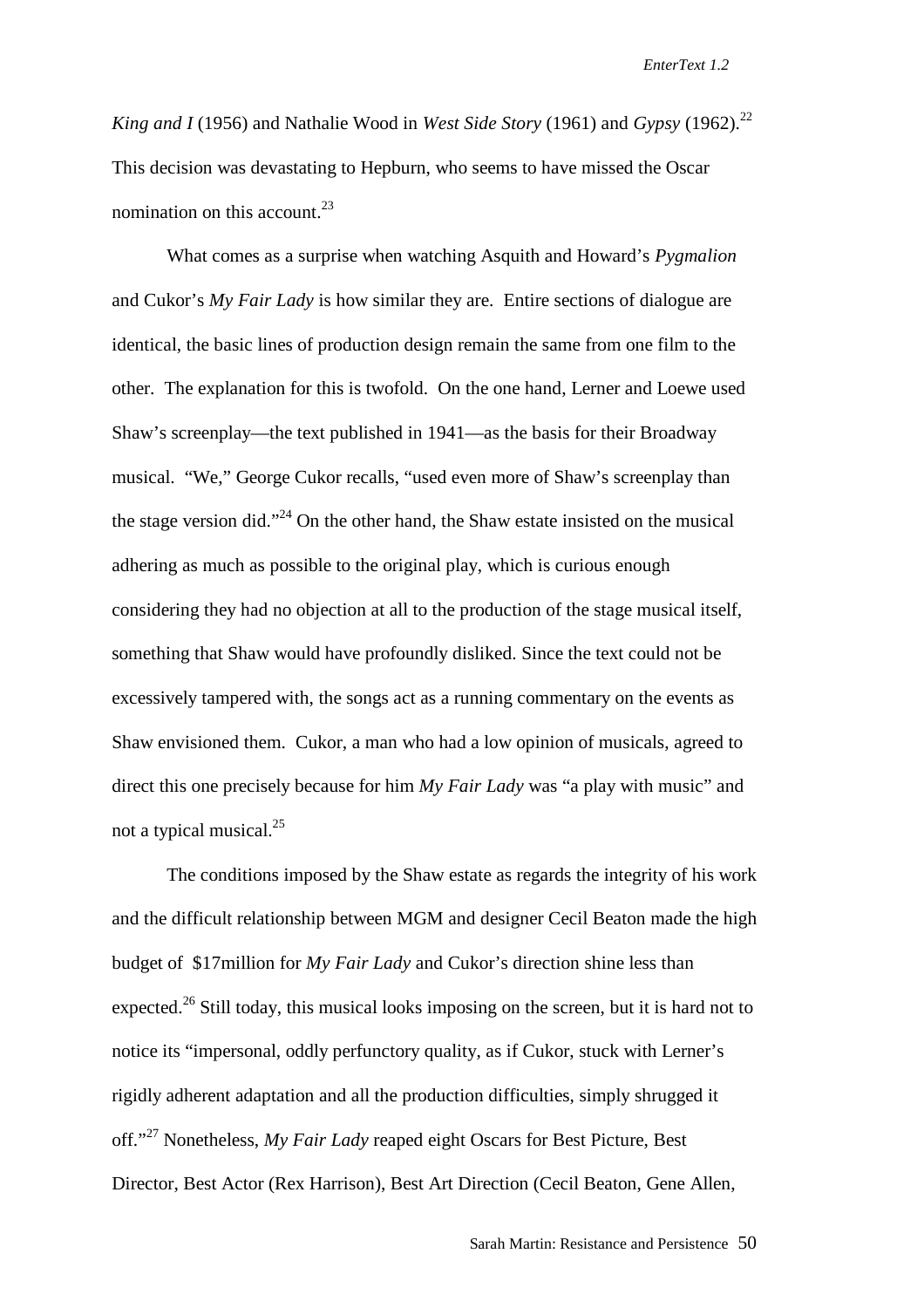George James Hopkins), Best Costume Design (Cecil Beaton), Best Cinematography, Best Sound and Best Music (André Previn). Lerner was nominated for Best Writing based on other Materials and so were Stanley Holloway (Doolittle) and Gladys Cooper (Mrs. Higgins) as Best Supporting Actors.

While the shadows of Marnie Nixon and Julie Andrews hover over Audrey Hepburn's brilliant performance, nothing—not even Leslie Howard—obscures Harrison's: he *is* Higgins. Far from Howard's tender professor, Harrison's Higgins is an insufferable bully constantly provoking Eliza. Cukor greatly appreciated Harrison's work, but the actor was concerned by a difficulty that Hepburn needn't face: Harrison couldn't help structuring his performance in front of the cameras on patterns from his theatrical performance of Higgins. "I was always conscious of this," he writes in his autobiography, "and fought it continuously."28 He succeeded, though he may have been helped in this by the theatrical feel of the film. This often seems too stage bound, too subservient to the Broadway show, possibly because Cukor felt the heavy weight of its success on his shoulders. The imprint of Harrison's theatrical acting on the film is most evident in his singing. His particular style of delivering the songs through speech rather than actual singing meant that he could not act to a prerecorded version of the song, as was usually done, for he did not follow a fixed tune. Instead, Harrison sang live on camera, using a microphone concealed under his tie, as if he were performing on the stage.

For all its charm, *My Fair Lady* is a relic of a bygone age. It could have easily become a lost relic if a campaign run by the unfailing Martin Scorsese hadn't saved the film's delicate 70mm SuperPanavision negative from total destruction. A print restored thanks to expensive infographics was re-released by  $20<sup>th</sup>$  Century Fox in 1994 to celebrate the film's  $30<sup>th</sup>$  anniversary. The fascinating documentary made to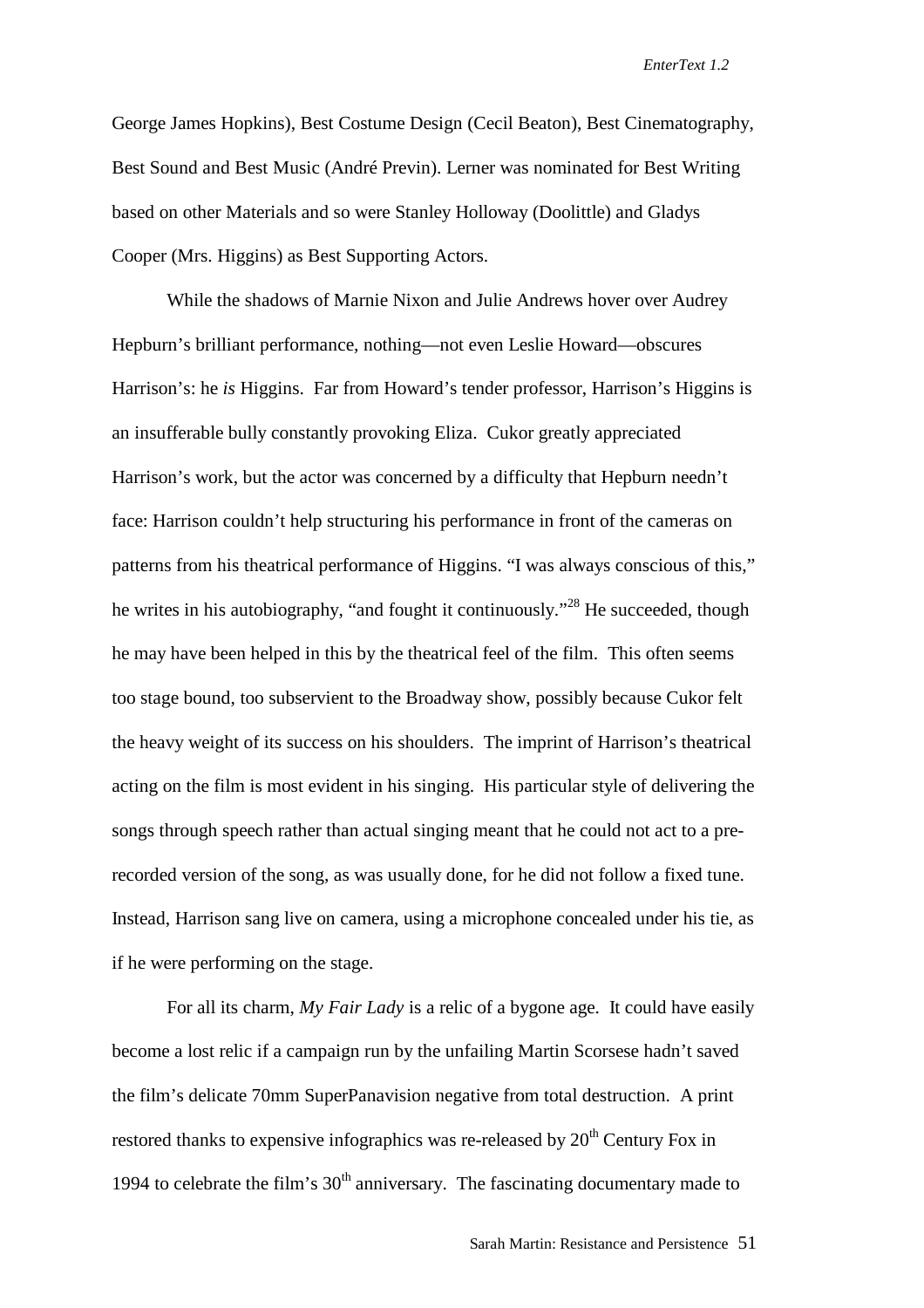publicise this artistic restoration has an unsettling effect. Clearly, *My Fair Lady* seems worth preserving for posterity, if only to document the rich connections between Broadway and Hollywood. Yet, especially in contrast with the more naturalistic British *Pygmalion*, *My Fair Lady* appears to be a sample of an oldfashioned style of American filmmaking based on stressing the artificial atmosphere of the studio set. Cukor's film eschews all attempts at being realistic, thus indirectly emphasising Shaw's sense of what he called romance, that is to say, an exceedingly improbable story.

This artificiality is especially noticeable in the famous Ascot sequence. With its stunning costumes and controlled used of colour—black, white and grey dominate—Beaton's production design for the scene underlines the idea that Eliza and Higgins's world is not the real England of the 1910s. The Ascot scene couldn't be realistic, Cukor agreed. "Nor could the picture as a whole," he added. "It had to take place in a kind of dream world. You couldn't show the real Covent Garden, or the real Wimpole Street—you had to get the essence of things rather than the actuality."29 Nothing prevented the cameras from filming real London; but what Cukor possibly hints at is that, beyond the close allegiance to the stage show, which so strongly conditions the film, the relationship between Higgins and Eliza could only be retold in the 1960s from this dream world perspective. If the gap between the 1910s of the original play and the 1930s of Asquith's *Pygmalion* is perceptible, the gap between the 1910s and the revolutionary 1960s is a chasm. *My Fair Lady* was not alone in this strange dislocation. Other sentimental musicals like *The Sound of Music* (1965) might also seem now unlikely products of the supposedly countercultural 1960s, especially if compared to more modern films like *West Side Story* (1961).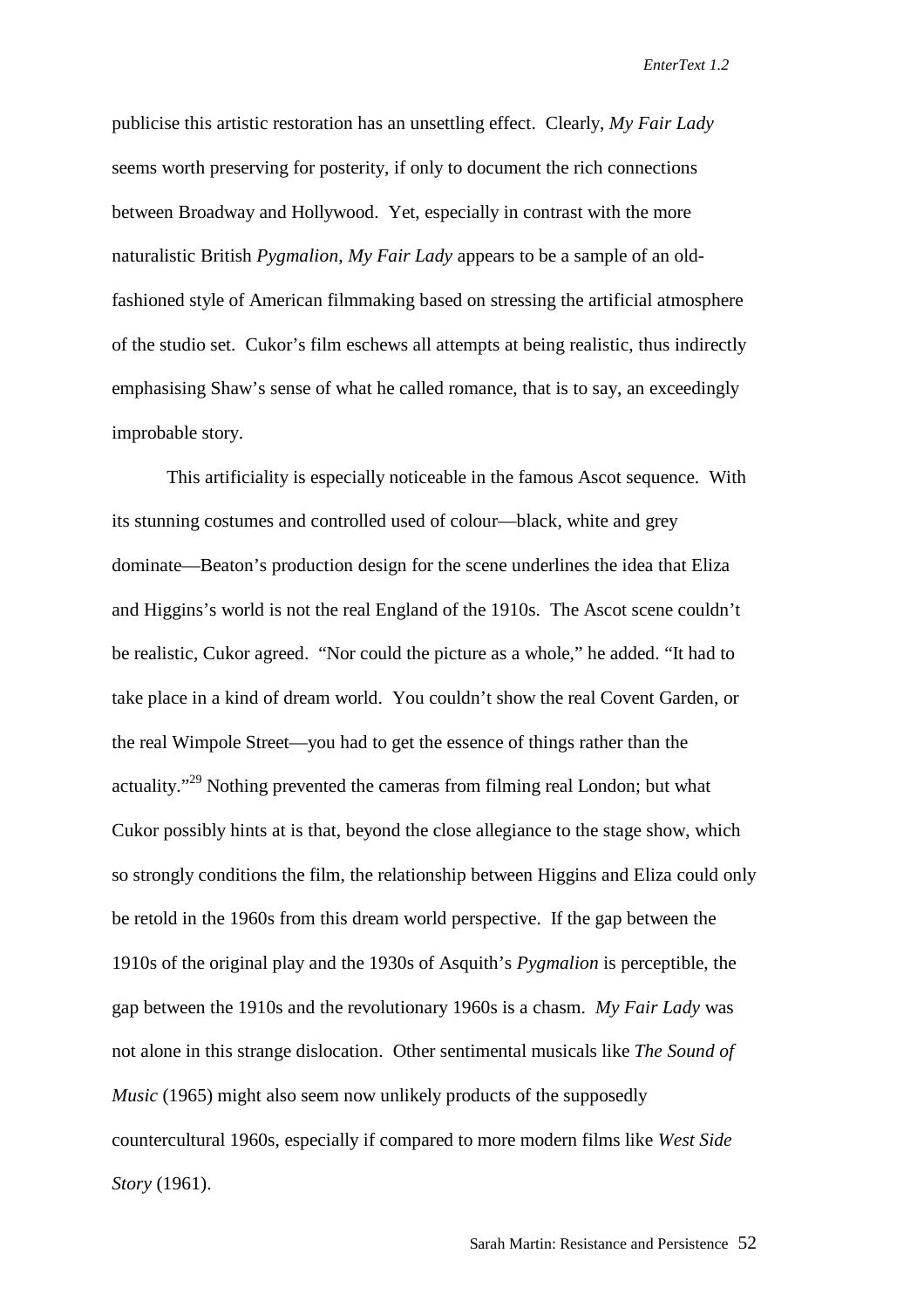Shaw would be probably appalled to learn that the verbal music of his play was not, after all, enough. Running to 170 minutes, *My Fair Lady* is 75 minutes longer than *Pygmalion*. Much of that extra time—if not all—is taken by up by Lerner and Loewe's eighteen memorable songs. In fact, a spectator seeing Asquith's *Pygmalion* after seeing *My Fair Lady* cannot help noticing how conspicuous the absence of the songs is in the former. One is tempted to stop the VCR and burst out singing to make up for that absence, certainly the highest tribute that can be paid to Lerner and Loewe's work. Their successful contribution is based on their realisation that Shaw could not comment on his characters' intimate feelings. Only monologues and asides to the audience could do this but would feel completely out of place in *Pygmalion*, the play. Wisely using the poetic licence that the conventions of the musical granted them, Lerner and Loewe felt free to comment through the songs on the characters' emotions in a way that Shaw could not. And since the essential aspects of Shaw's texts are maintained, *My Fair Lady* turns out to be a richer version of Shaw's own *Pygmalion*, a compound of the text and a highly intelligent extended commentary.

In fact, despite lacking the lavish dance scenes of most musicals, *My Fair Lady* can be said to be typical of its genre. This is especially so as regards the use of the songs, for, as Martin Sutton explains, the aim of the numbers in a musical is to relieve the tension between the realistic plots and the "romantic/rogue imagination" at battle with the restraining social order which the plot reflects.<sup>30</sup> As he further explains, "the musical finally turns its wayward dreamers into conformists," so that "women, for example, are forced to accept male heterosexual society's definition of themselves."31 This applies to Lerner's lyrics, in which, essentially what is commented on is what Shaw excludes from his text, namely, romance. The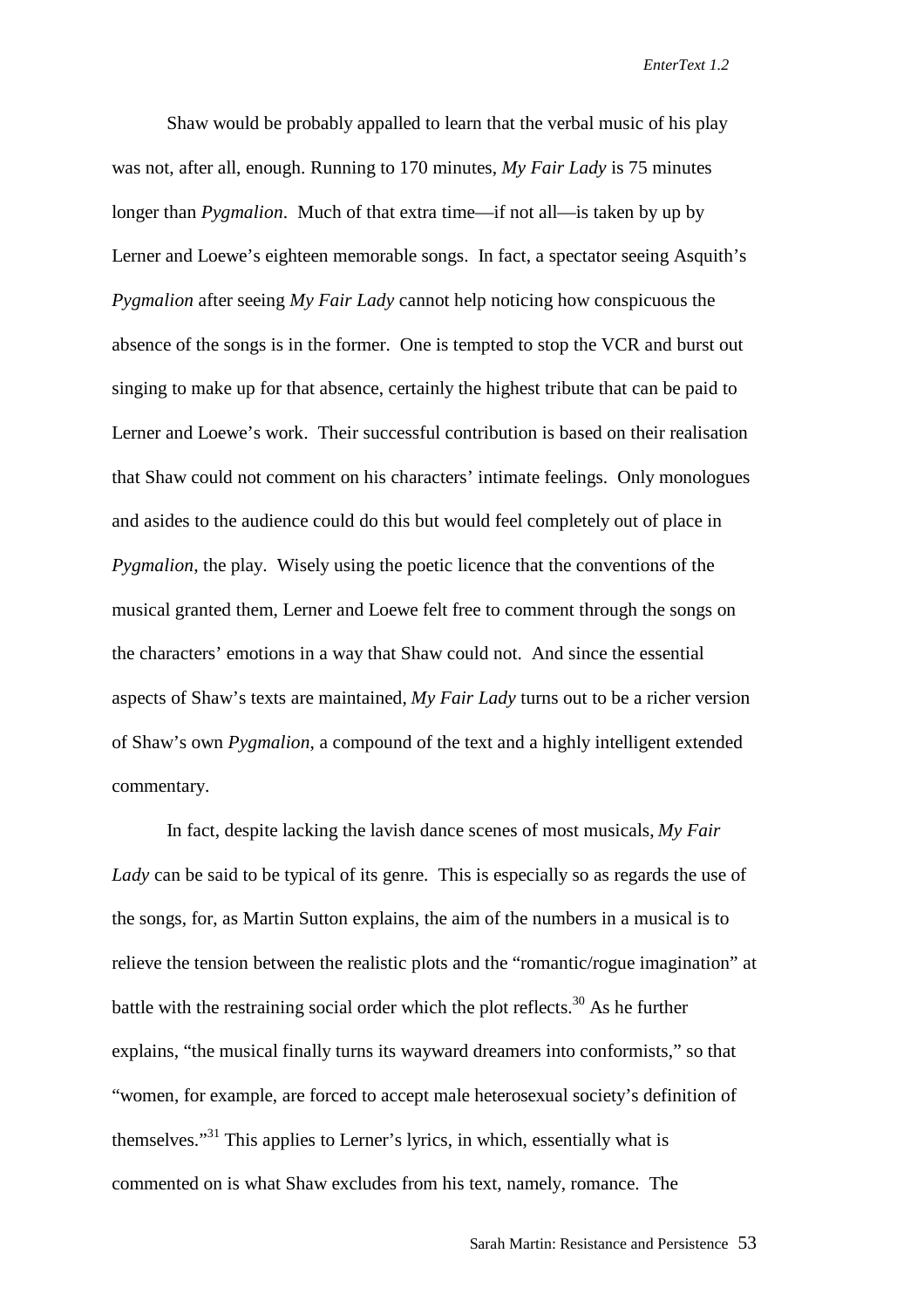conventions of the musical thus make the covert battle between reality, personified by Higgins's adamant stance towards his pupil, and Eliza's imagination more explicit in *My Fair Lady* than in the original play. This does not mean, however, that the musical allows for a less ambiguous ending than Shaw's play, since, paraphrasing Sutton's comment, both aim basically at subordinating Eliza to Higgins's view of herself.

Hence, the importance of the apparently trivial matter of the slippers. By the end of *My Fair Lady* the conflict between Higgins and Eliza is practically at the same stage as in *Pygmalion,* the film. Harrison's Higgins is so stubbornly set against marrying Eliza that audiences know he will no doubt marry her. There is no tension in that sense, since the narratives codes of the Broadway and Hollywood musical point invariably towards the conventional happy end. Apart from the fact that Eliza never seriously considers going away with Freddy in *My Fair Lady*, the main difference with *Pygmalion* the film, is the impression that in Asquith's version Higgins and Eliza may come to an eventual understanding sooner than in Cukor's film. Harrison's mordant Higgins and Hepburn's impetuous Eliza make peace between them less certain. When he demands Eliza to fetch his slippers the spectator smiles, anticipating a formidable battle that will last for years, maybe their whole life together. This effect is stressed by the songs, which display a wide range of feelings otherwise kept under control by Shaw's characters, as has been noted. Eliza goes from the anger of "Just you Wait Henry Higgins," which includes a daydream in which she has a tyrannical Higgins executed, to "I Could have Danced all Night," when she celebrates her newly discovered passion for Higgins. Shaw's Eliza cannot reach these extremes. And in any case, Hiller's Eliza just needn't, for her Pygmalion is far less excessive than Harrison's.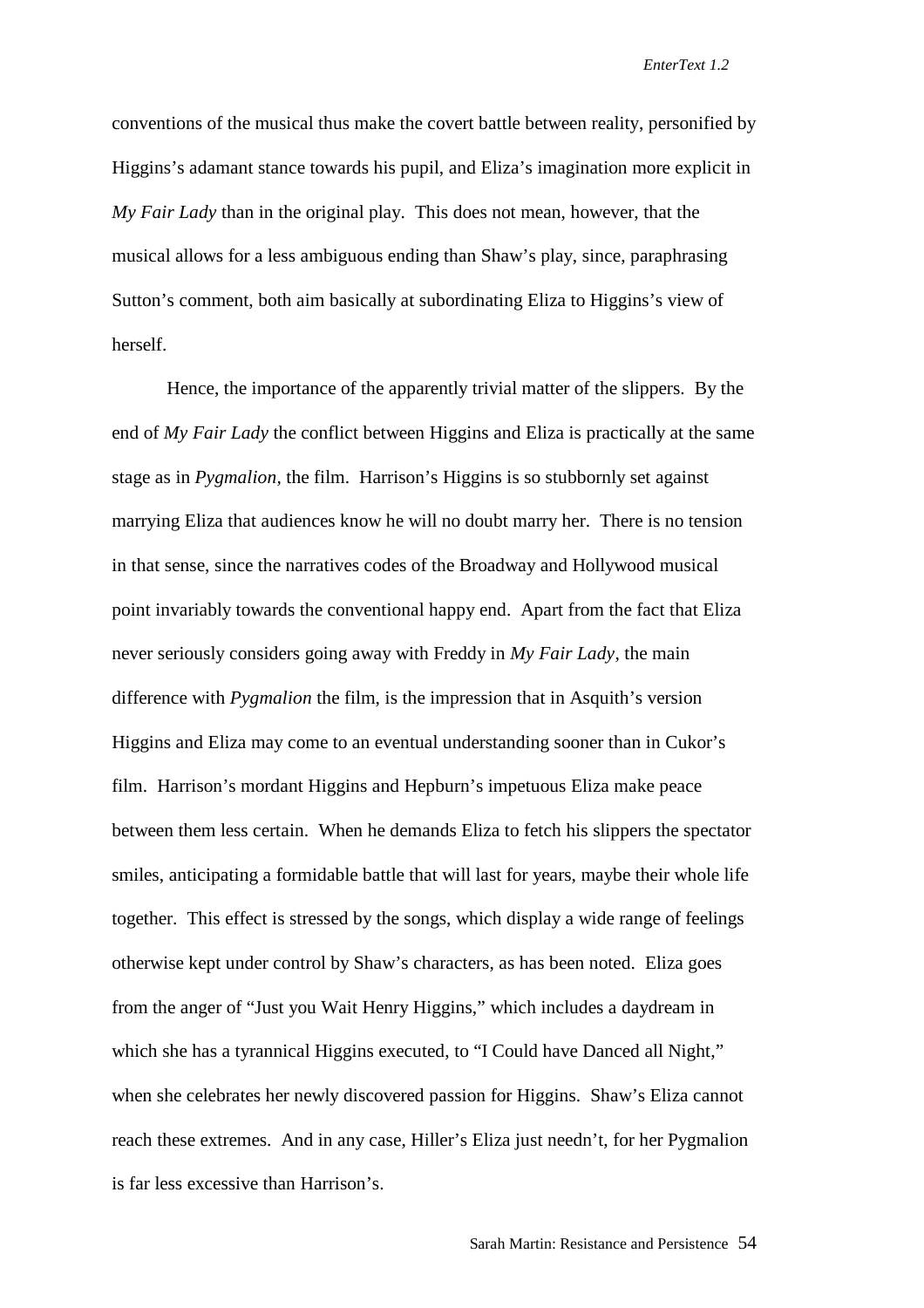An overlooked aspect that problematises the relationship between Higgins and Eliza in *My Fair Lady* is the physical appearance of Rex Harrison and Audrey Hepburn. In comparison to Leslie Howard's youthful Professor, Harrison's looks stress his status as a confirmed bachelor; Hepburn—twenty years younger—looks in fact young enough to be his daughter, which is not the case at all in the 1938 *Pygmalion*. 32 Although there are plenty of real-life couples with even bigger age differences, for Shaw the gap between the Professor (a man in his forties) and Eliza (a twenty-year-old girl) is, simply, too wide: hence Freddy. "Unless Freddy is biologically repulsive to her," he writes in the Epilogue, "and Higgins biologically attractive to a degree that overwhelms all her other instincts, [Eliza] will, if she marries either of them, marry Freddy."<sup>33</sup> Shaw's coy use of the word "biologically" instead of "sexually" does not essentially alter the meaning of his sentence. Shaw believed that the Life Force controls the evolution of the human race, which thrives thanks to appropriate breeding brought about by natural forces, that is to say, by sexual or "biological" attraction. Higgins's higher intellect may make him "more suitable breeding material than Freddy", but Shaw seems to favour a quite pragmatic view of sexual attraction by which women select their mates following sheer biological rules aimed at improving the 'race'.<sup>34</sup> The young, handsome Freddy should be, according to Shaw's logic, the natural eugenic choice for a twenty year old girl who, moved by the Life Force, would look for a physically rather than an intellectually fit mate.

Shaw's somewhat bizarre philosophy of reproduction clashes with Hollywood casting policies in *My Fair Lady* with an intriguing result. The romantic ending of the film has in fact an anti-romantic sting hidden in its tail. In *Pygmalion*, the film, the sexual competition for Eliza's favours between Leslie Howard as Higgins and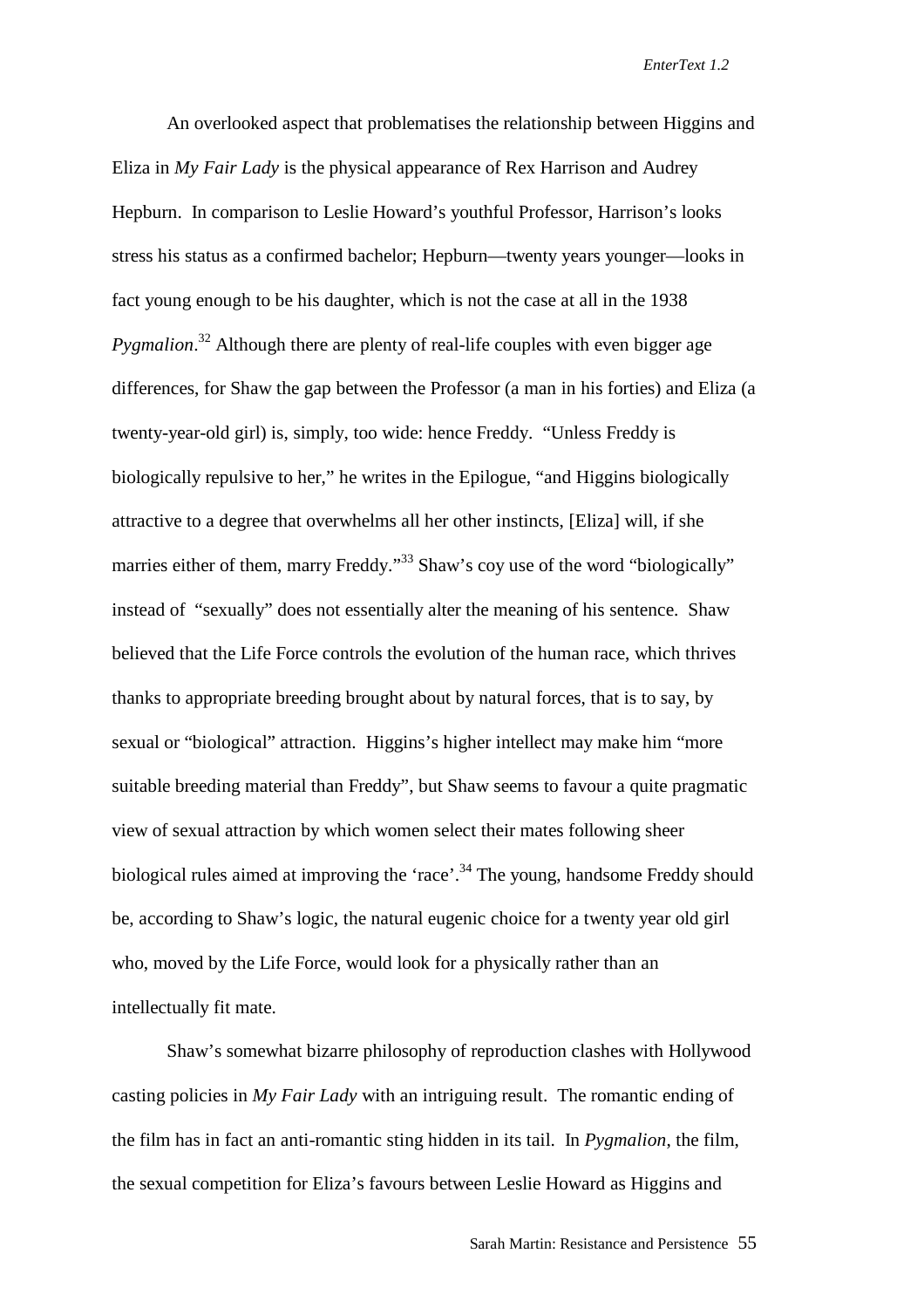David Tree as Freddy is won hands down by Howard's smooth Higgins. Tree, an attractive man who plays Freddy as a fatuous young man too fond of sniggering, has little to do with *My Fair Lady'*s Jeremy Brett, a more mature, much less foolish Freddy. When Brett/Freddy sings "The Street where You Live" as he waits for a glimpse of his beloved Eliza he appears to be the quintessential romantic lover, far above the play's original Freddy, a silly boy devoted to writing bad poetry. When Hepburn/Eliza sings "Show me" to him, openly asking for love, it is evident that Hepburn and Brett make an attractive couple. Since Freddy's glaring defects are smoothed out by Brett's dandy looks and romantic performance, Harrison's fatherly bachelor appears to be a far less likely choice for young Eliza than in the play or in Pascal's film. The happy ending of *My Fair Lady* acquires thus strange overtones. Why, indeed, would Hepburn/Eliza feel an overwhelming 'biological' attraction for Harrison/Higgins, preferring him over Brett/Freddy?

When Eliza sings "I could have Danced all Night," after discovering her passion for Higgins, contemporary spectators must suspend their disbelief to accept that she does love dull, old Higgins.<sup>35</sup> Unless, that is, we assume that she was so terribly starved for affection as a child that she seeks it now in Higgins seen as an idealised father figure—or that the play *Pygmalion*, despite its problematic ending, is nothing more than the sexual fantasy of a middle-aged man. Classic Hollywood films, of course, tended to please male cinema goers by offering them fantasies in which middle-aged men seduced young women. Such films include other popular stage and screen musicals such as *Gigi* (1958)—actually a variation on the Pygmalion theme also scripted by Lerner—or *Funny Face* (1957), also starring Audrey Hepburn. Whatever audiences may have felt in the 1960s, in our ironic, post post-modern  $21<sup>st</sup>$ century, in which films are fantasies addressed to younger audiences, Eliza's meek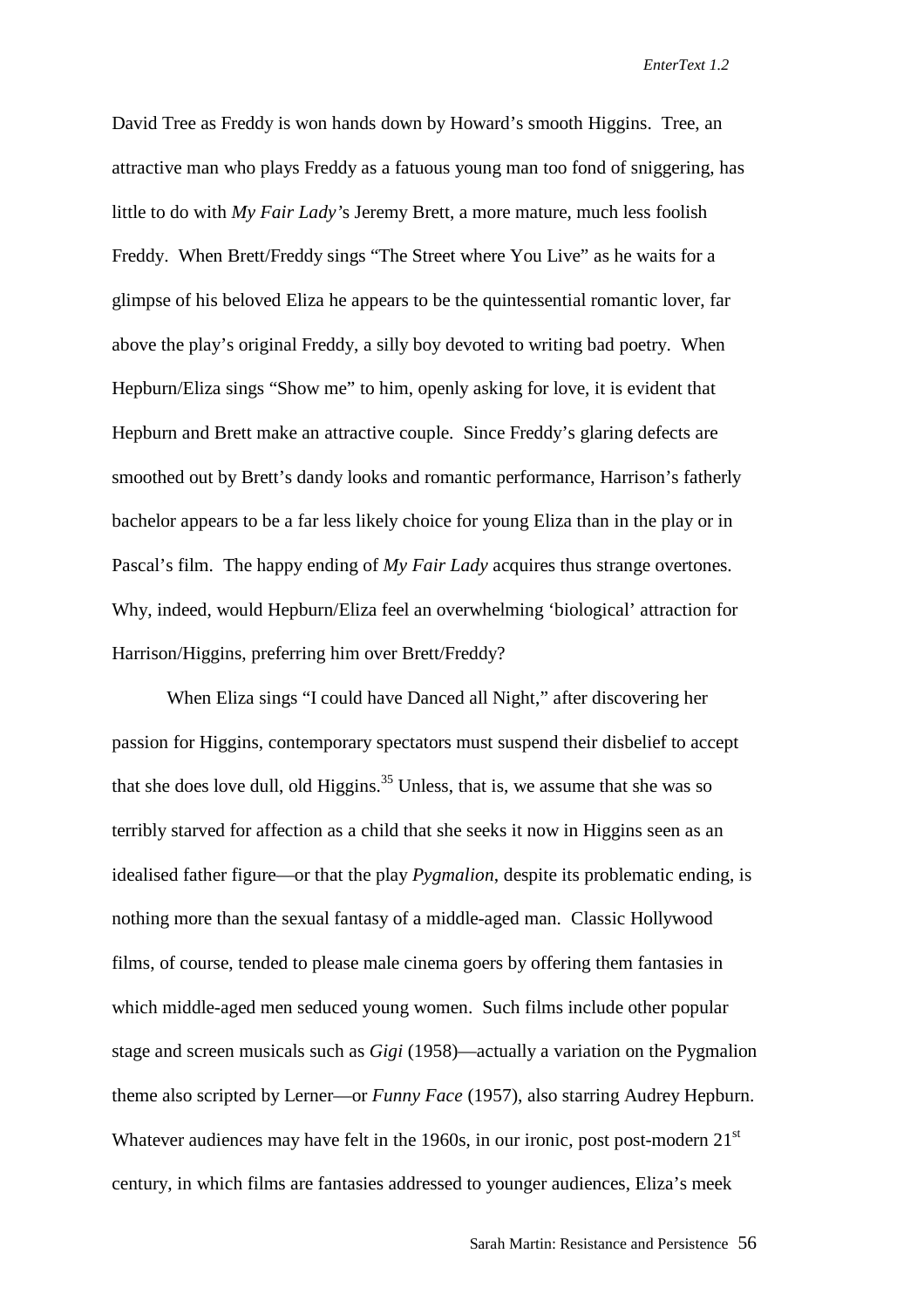return to Higgins at the end of *My Fair Lady* manifests how unlikely the romance between these two persons is. Even though this is precisely what Shaw wanted the audiences to feel, the impression that Higgins and Eliza are mismatched is, ironically, a side-effect of the accidents of casting and of film history rather than a carefully considered choice. Suddenly, the Eliza of Shaw's preferred ending—the girl who chooses to marry and support useless Freddy rather than serve authoritarian Higgins—seems far more real than the artificial Eliza of this charmingly artificial musical film.

In a sense, Eliza had to undergo yet another transformation to leave romance behind. The film based on Willy Russell's stage play *Educating Rita* (1980, film 1983)—a text clearly inspired by Shaw's *Pygmalion*—significantly alters the terms of the Freddy-Eliza-Higgins triangle. Rita—Eliza's successor—is a dissatisfied woman in her mid twenties, a hairdresser by profession, married to an uncaring young man who wants her only to fulfil his sexual needs and become the mother of his children. Rita seeks a solution to her dissatisfaction in education, meeting her Pygmalion when she enrols in the Open University. Her tutor there, Frank, is a dejected, alcoholic version of Higgins, too much in need of Rita's help for her own good. She succeeds with his help in extricating herself from her working-class empty life to embark on a quite idealised life as a Literature student while Frank's career and private life collapse under the pressure of his self-pity. As Shaw wanted, romance is avoided and Rita sends Frank off to a new life in Australia in a gesture intended to show how close they have been and how far they drift apart, once she becomes her own woman. Rita, more truly Shavian than Pascal's or Cukor's Elizas, shows in this way she would never fetch Higgins's slippers.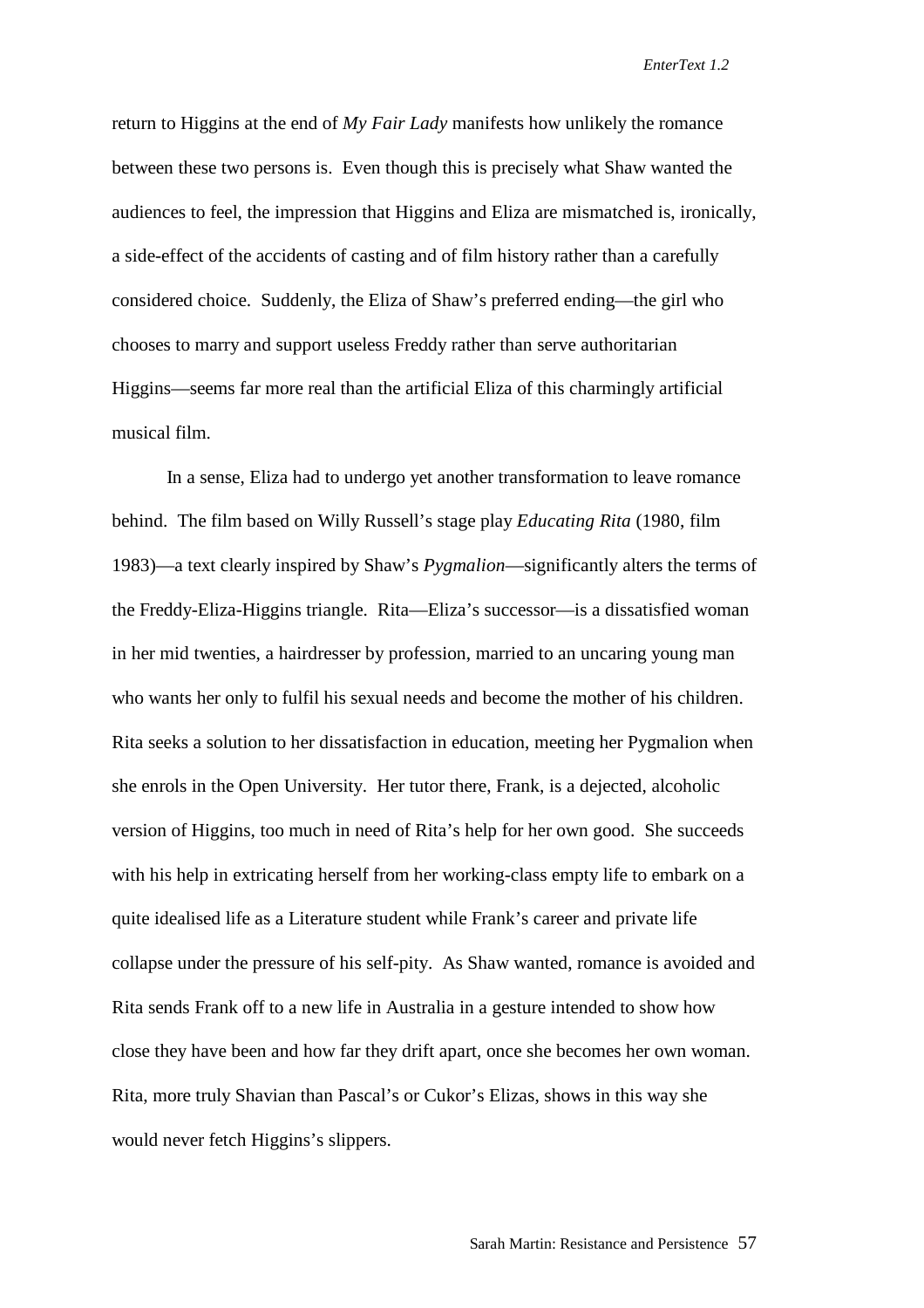Gabriel Pascal's film *Pygmalion*, Alan Jay Lerner's stage musical *My Fair Lady* and George Cukor's film version are, as I have shown here, not just mere copies of G. B. Shaw's play *Pygmalion* but texts engaged in an active dialogue with Shaw's original play, especially as regards Eliza's fate. The main bulk of the dialogue deals, in any case, with the tension between author and adapter for the control over the screen adaptation, a tension which is unavoidable in the cases in which the original author understands, as Shaw did, that the adaptation must respect its literary source a point which is, clearly, debatable. Shaw's authorial resistance simply slowed down an unstoppable process that Pascal's persistence had set in motion when he first thought of filming *Pygmalion*, and that gathered momentum once Shaw died. Lerner's and Cukor's works combined the fidelity to Shaw's text imposed by his legal heirs with the breach of trust opened by Pascal's idea of turning *Pygmalion* into a musical despite Shaw's dislike of the genre. The success of *My Fair Lady* simply proves that the concept of literary authorship has been deeply questioned in the  $20<sup>th</sup>$ century by the pragmatics—the business practices—of filmmaking and that authorial resistance will never prevail over the adapter's persistence. This persistence, to conclude, must not be seen as betrayal but just as another source of artistic creativity. Perhaps the literary author's deepest anxieties should not be aroused, after all, by the fear that the adaptation will betray its literary source, but by the fear that the film might be artistically superior to its source. Had Shaw seen *My Fair Lady* this might have been his main worry.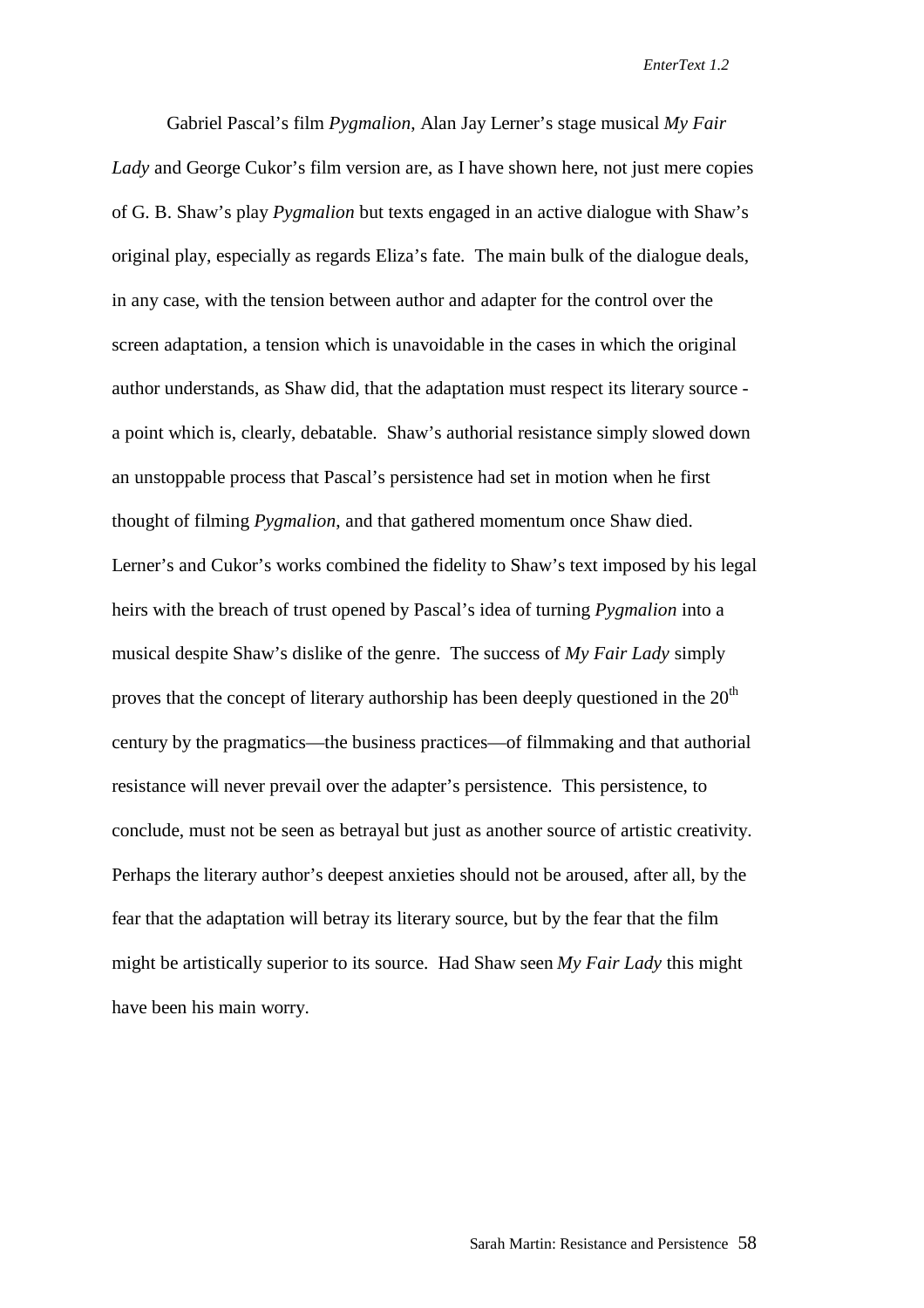### $\overline{a}$ **Notes**

<sup>1</sup> Rex Harrison, *Rex, an Autobiography* (London: Macmillan, 1974), 162.

2 Michael Holroyd, *Bernard Shaw*. Volume 2: *1898-1918 The Pursuit of Power* (Harmondsworth: Penguin, 1989), 333.

4 Conrado Xalabarder, *Enciclopedia de los Óscars* (Barcelona: Ediciones B, 1996), 1049.

5 R. J. Minney, *Puffin Asquith: The Biography of the Honourable Anthony Asquith Aristocrat, Aesthete, Prime Minister's Son and Brilliant Film Maker* (London: Leslie Frewin, 1973), 93.

 $6$  Nor did Higgins's lessons. A phonetics advisor employed on set is credited with the famous drill "the rain in Spain stays mainly in the plain," while Asquith himself came up with the sentence about the scarcity of hurricanes in Hereford.

7 For a more recent edition of the screenplay see Bernard F. Dukore, ed, *Collected Screenplays of Bernard Shaw*. Athens: University of Georgia Press, 1980.

8 Bernard Shaw, "Note for Technicians," *Pygmalion: A Romance in Five Acts* ed. Dan H. Laurence (Harmondsworth: Penguin, 1988), 11.

<sup>9</sup> The fusion, however, keeps its secrets. Higgins's Hungarian pupil is called Aristid Karpathy in the film *Pygmalion*—he is Zoltan Karpathy in *My Fair Lady* but Nepommuck in the 1941 version of the play. The divergence between versions is small but, after seeing *Pygmalion* and *My Fair Lady* and reading the play it is hard to tell each version apart.

<sup>10</sup> Minney, 97; original emphasis.

 $11$  Ibid.

 $12$  Holroyd, 133.

13 Nicholas Greene, *Bernard Shaw: A Crtical View* (London: Macmillan, 1984), 112.

14 See Robert Matthew-Walker, *Broadway to Hollywood: The Enthralling Story behind the Great Hollywood Films of the Great Broadway Musicals* (London: Sanctuary Publishing Ltd., 1996), 133.

<sup>15</sup> Matthew-Walker, 133.

 $16$  My main source in this section is Matthew-Walker (1996). See also Keith Garebian, *The Making of My Fair Lady* (Toronto: ECW, 1994).

 $17$  Harrison, 173.

18 See Patrick McGilligan, *George Cukor: A Double Life* (London and Boston: Faber & Faber, 1991), 280.

19 See Gavin Lambert, *On Cukor* (New York: Capricorn Book, 1973), 240.

 $20$  McGilligan, 281.

 $21$  Harrison and Holloway played the show in London, too. The play opened at the Drury Lane theatre in 1958, and ran for 2,281 performances, just under six years. Warner wanted James Cagney, who was by then retired, to play the role of Alfred Doolittle. It is hard to imagine what could make him preferable to Stanley Holloway; in the end, the role went to Holloway because Cagney rejected it (see McGilligan, 285).

 $22$ <sup>22</sup> Nixon is still an active singer. She has recently played the role of Grandmother Fa in Disney's *Mulan* (1998). Jeremy Brett, who played the role of Freddy, was also dubbed, in his case by tenor Bill Shirley, who, similarly, was uncredited.

 $23$  McGilligan, 287.

<sup>24</sup> Lambert, 244.

<sup>3</sup> Ibid., 332.